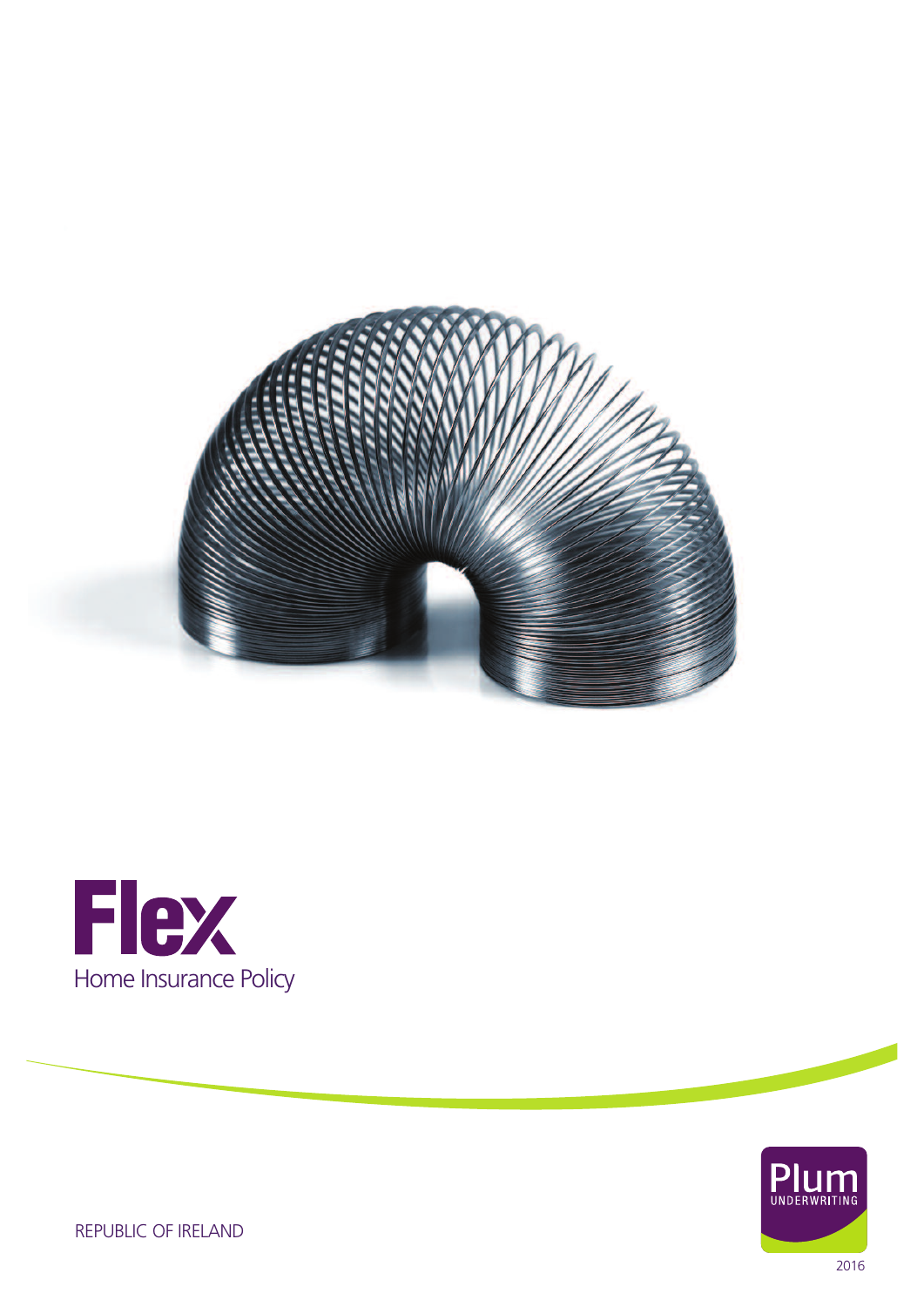

| <b>Contents</b>                                | Page           |
|------------------------------------------------|----------------|
| Your Policy                                    | $\overline{2}$ |
| How to make a Claim                            | 6              |
| Definitions - Words with Special Meanings      | 7              |
| <b>General Conditions</b>                      | 11             |
| <b>General Exclusions</b>                      | 13             |
| <b>Claims Conditions</b>                       | 15             |
| Section 1 - Buildings                          | 17             |
| Section 2 - Contents                           | 24             |
| Section 3 - Accidents to Domestic Employees    | 30             |
| Section 4 - Legal Liability to the Public      | 31             |
| Section 5 - Valuables and Personal Possessions | 33             |
| Section 6 - Domestic Freezer Cover             | 34             |
| Section 7 - Pedal Cycle Cover                  | 34             |
| Section 8 - Money & Credit Card Cover          | 35             |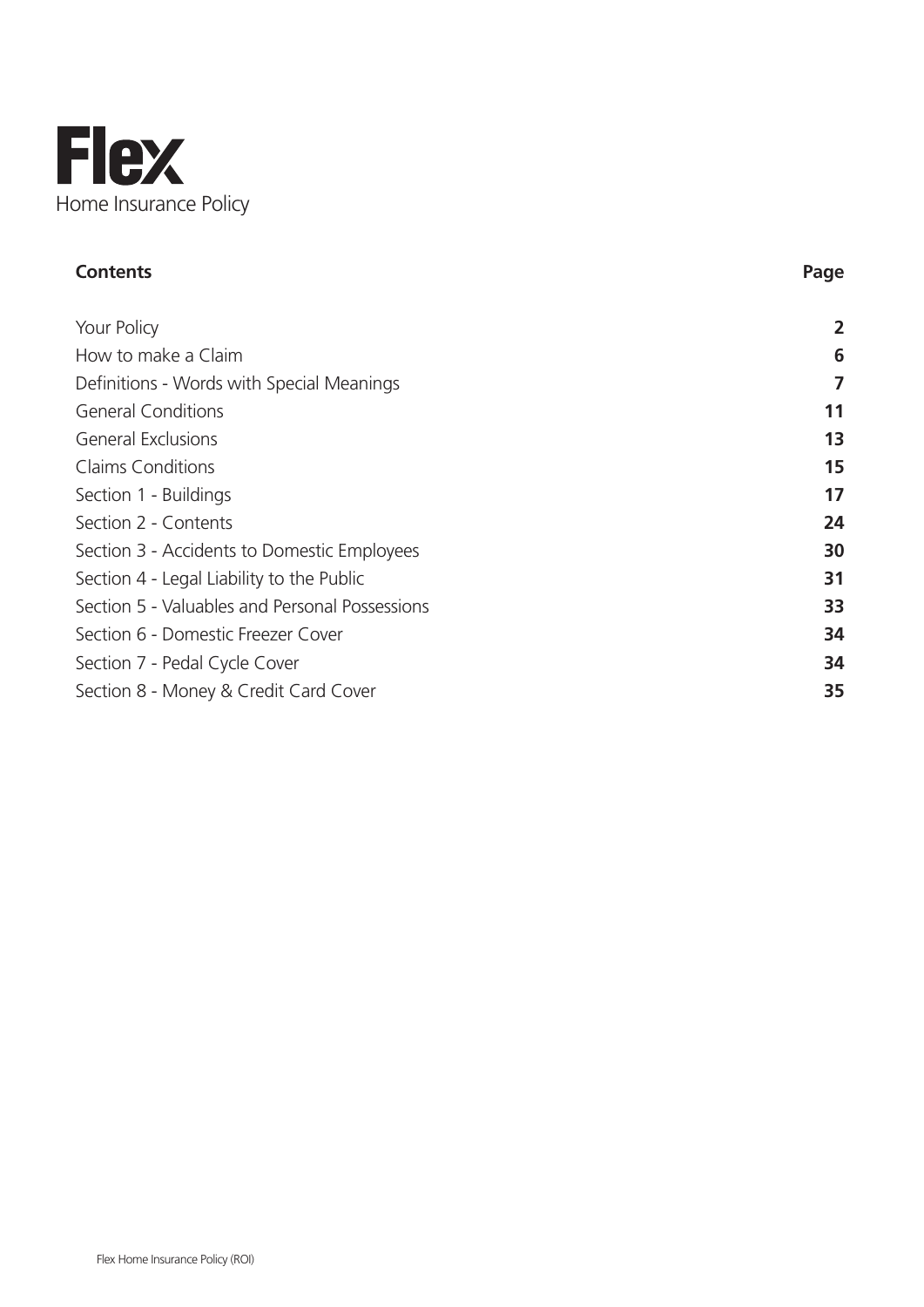## **Welcome to Plum Underwriting**

Thank you for choosing to insure your home with Plum Underwriting.

Plum is a specialist home insurance provider, established in 2002. We offer our products to our broker partners in the UK and Ireland, and have built a consistently good reputation based on our excellent customer service and underwriting strengths.

We strive to ensure that you, the policyholder, receive a home insurance policy that is tailored to meet your individual requirements.

We choose our underwriting partners very carefully, based on their financial strength and service capabilities. The underwriter(s) for your policy is as detailed in your Policy Schedule. Our claims service is designed to respond when you need it most – 24 hours a day, 7 days a week.

As a result of our attention to customer service and policy cover we have been voted among the top 10 Personal Lines insurers by UK brokers for the last 5 years running. We are delighted to be given the opportunity to insure your home and can assure you that we will do all we can to keep you as a valued customer for many years ahead.

that hinth

David Whitaker Managing Director

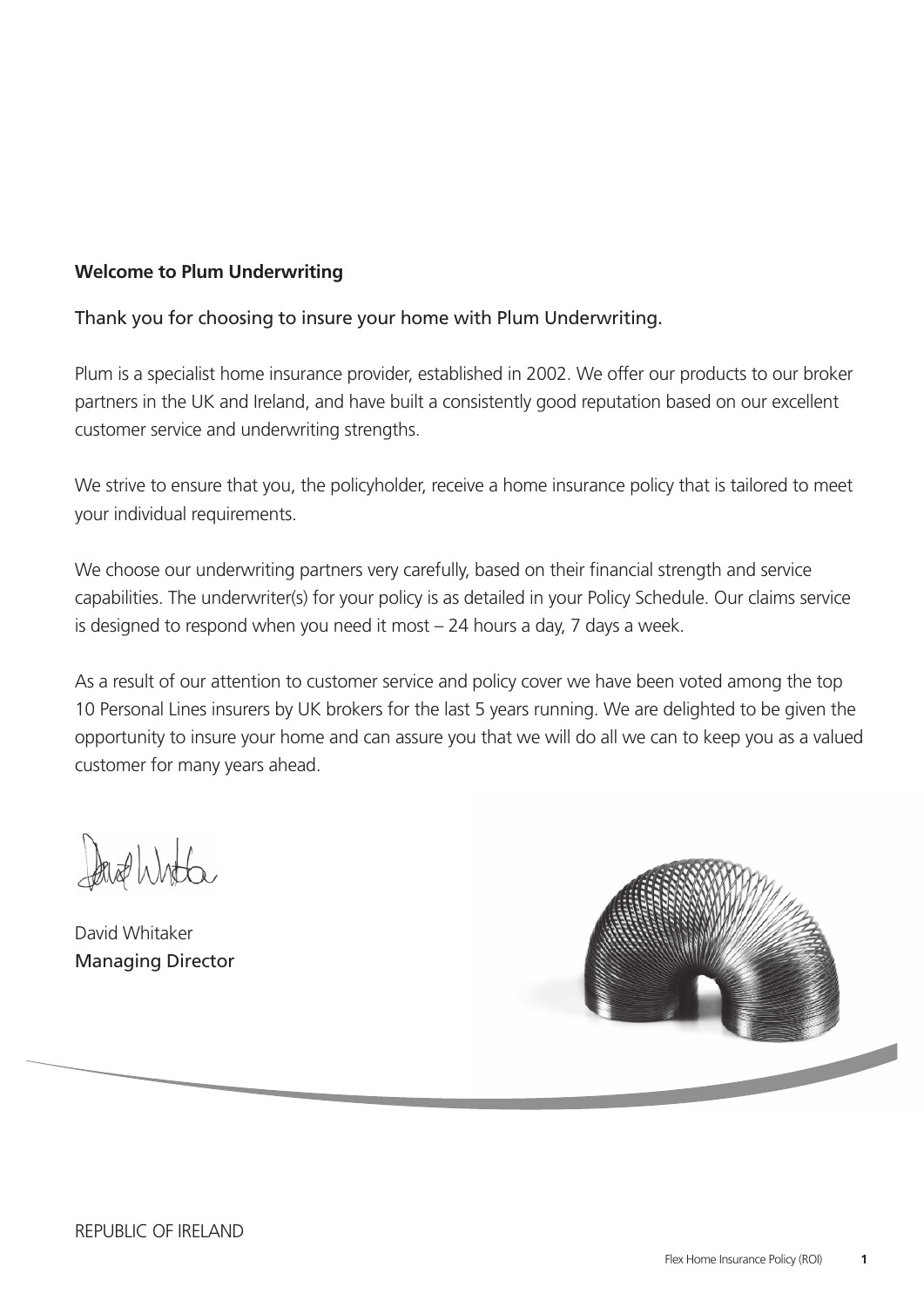

## **Your Policy**

**Your policy** sets out clearly what is and what is not covered and to assist **you**, any words or phrases with special meanings have been defined and are in bold.

The **policy** sections are:

- 1. **Buildings**
- 2. **Contents**
- 3. Accidents to **Domestic Employees**
- 4. Legal Liability to the Public
- 5. **Valuables** and **Personal Possessions**
- 6. Domestic Freezer cover
- 7. Pedal Cycle cover
- 8. **Money** and **Credit Card** cover

## **Your Policy Documentation**

**Your schedule** details which sections are covered and which **underwriter** is providing the cover under each section.

It is essential that **you** read **your policy, your schedule** and any **endorsements** that may be applicable very carefully. All these documents must be read together and any word or phrase which has been defined in this **policy** will have that meaning wherever it appears.

Words or phrases with special meanings which have been defined are shown in bold. A list of defined words and their meanings is shown in the section 'Definitions – Words with Special Meanings' which is on page 7.

## **Language**

The language of this insurance contract and all communications relating to it will be in English.

## **Correct Information and Changes in Circumstances**

The information **you** have supplied to **us** on the proposal form, and/or statement of fact and/or any supplementary information, is used to determine whether **we** will accept **your** insurance and if so the premium to be charged and the terms, conditions and exclusions to be applied.

**You** must therefore ensure to the best of **your** knowledge and belief that all the information **you** provide to **us** is correct and accurate at all times.

**You** must notify **us** as soon as practicably possible via **your broker or insurance intermediary** if:

- any information is incorrect
- there is a change in the information **you** have given **us**

**We** will correct or change the information and use the information to determine whether **we** will continue to accept **your** insurance and either:

- 1. Continue **your policy** unchanged
- 2. Backdate any terms, conditions, exclusions or additional/return premium that would have applied at the effective date of the correction and/or change. This could result in a claim not being paid under this insurance.
- 3. Cancel **your policy** giving **you** notice as per the cancellation condition shown in this **policy** wording or on **your schedule**. This could result in a claim not being paid under this insurance.
- 4. Treat **your policy** as if it never existed

**We** will treat **your policy** as if it never existed and **we** will not pay **your** claim if **you** or **your** representative has:

- deliberately misrepresented any information given
- deliberately or falsely overstated information given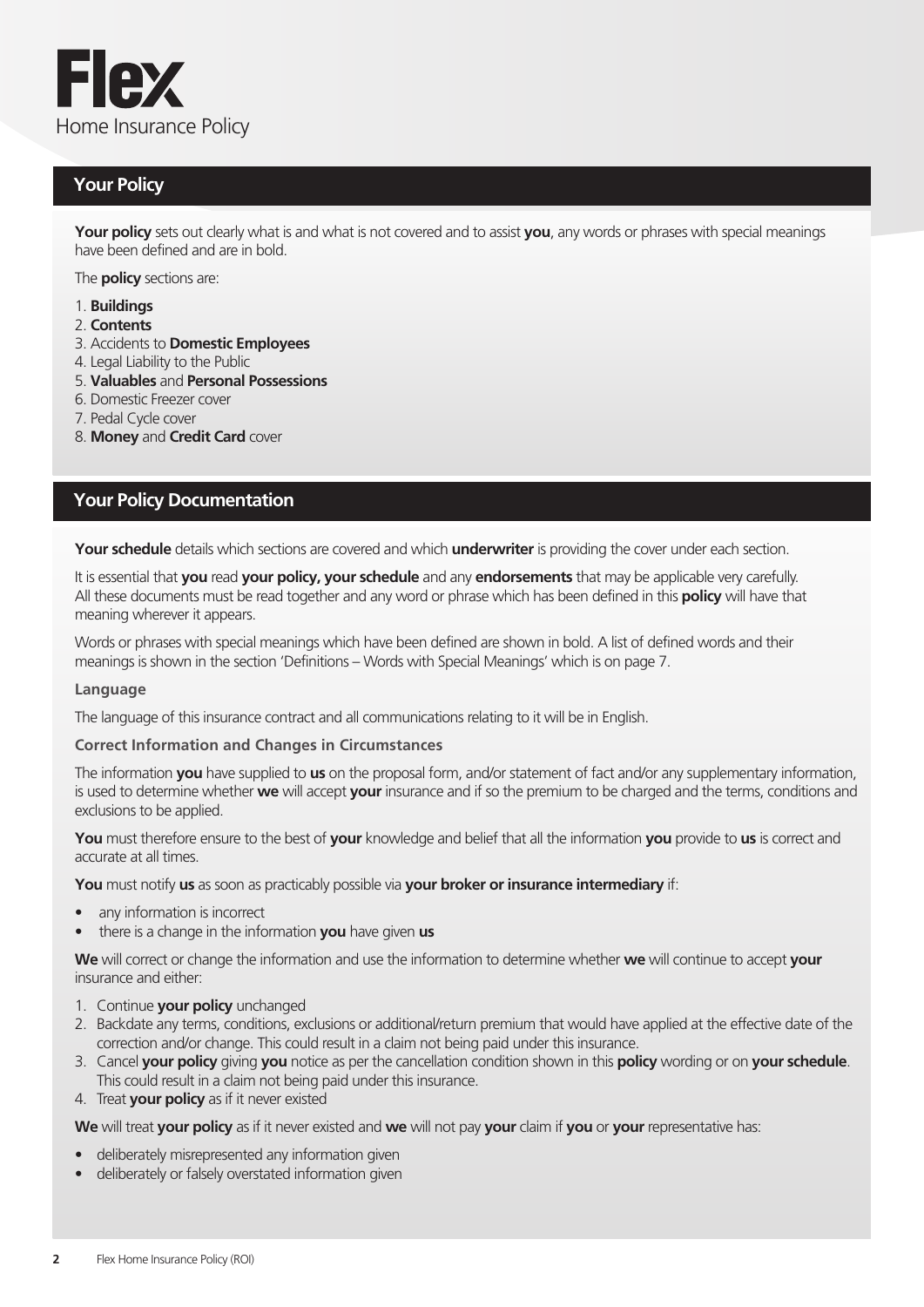## **Cooling Off & Cancellation**

## **Cooling-Off Period**

If **you** find this insurance does not meet **your** requirements, **you** are entitled to cancel this insurance by writing to **your broker or insurance intermediary** within 14 days of either the date **you** receive **your policy** documentation or the start of the **period of insurance**, whichever is the later.

**We** will refund any premium **you** have paid, providing that **you** have not made a claim.

**Cancellation**

1. Cancellation of **your policy** by **you**:

**You** may cancel this **policy** at anytime by notifying **us** via **your broker or insurance intermediary**.

2. Cancellation of **your policy** by **us**:

**We** may cancel this **policy** or any part of it if there are serious grounds to do so by giving **you** 21 days written notice via **your broker or insurance intermediary** detailing the reason for cancellation by recorded delivery to the correspondence address stated in **your** latest **schedule**.

**We** will detail the reason for the cancellation in **our** written notice to **your broker or insurance intermediary**.

Examples of where **we** would cancel **your policy** are as follows:

- 1. Where **we** have been unable to collect a premium payment following non-payment correspondence issued to **you** by **us**.
- 2. A change in the information **you** have previously given **us** where **we** are able to demonstrate that **we** would not normally offer insurance.
- 3. Unacceptable behaviour by **you** such as abusive behaviour or language, intimidation or bullying of **our** staff or suppliers.
- 4. **You** have deliberately misrepresented any information given to **us**.
- 5. **Your** failure to cooperate with **us** in accordance with **our** claims conditions where it affects **our** ability to process **your** claim.
- 6. If **you** have acted fraudulent in any way.
- 7. **You** have deliberately or falsely overstated information given to **us**.

Examples 4 & 7 above are more likely to result in **us** treating **your policy** as if it never existed as detailed under the 'Correct Information and Changes in Circumstances' notice under the 'Your Policy Documentation' section on page 2.

3. Cancellation by **us** following a fraudulent claim

If **you** make a fraudulent claim under this **policy we** will cancel **your policy** from the date of the fraudulent act.

4. Premium refund following cancellation of **your policy**:

In the event of cancellation by **you**, **your** premium refund will be calculated as follows:

If **you** cancel after the initial 14 day 'cooling off' period any refund will be on a proportional basis and always subject to the current **period of insurance** being claim free.

If **you** have made a claim in the **period of insurance** being cancelled **we** will retain 100% of the premium and no refund will be due to **you**.

In the event of cancellation by **us**, **your** premium refund will be calculated as follows:

Any refund will be on a proportional basis and always subject to the current **period of insurance** being claim free. If **you** have made a claim **you** will not be eligible for a refund and **you** must pay **us** any amount **you** still owe **us** for the period for which **you** have been insured.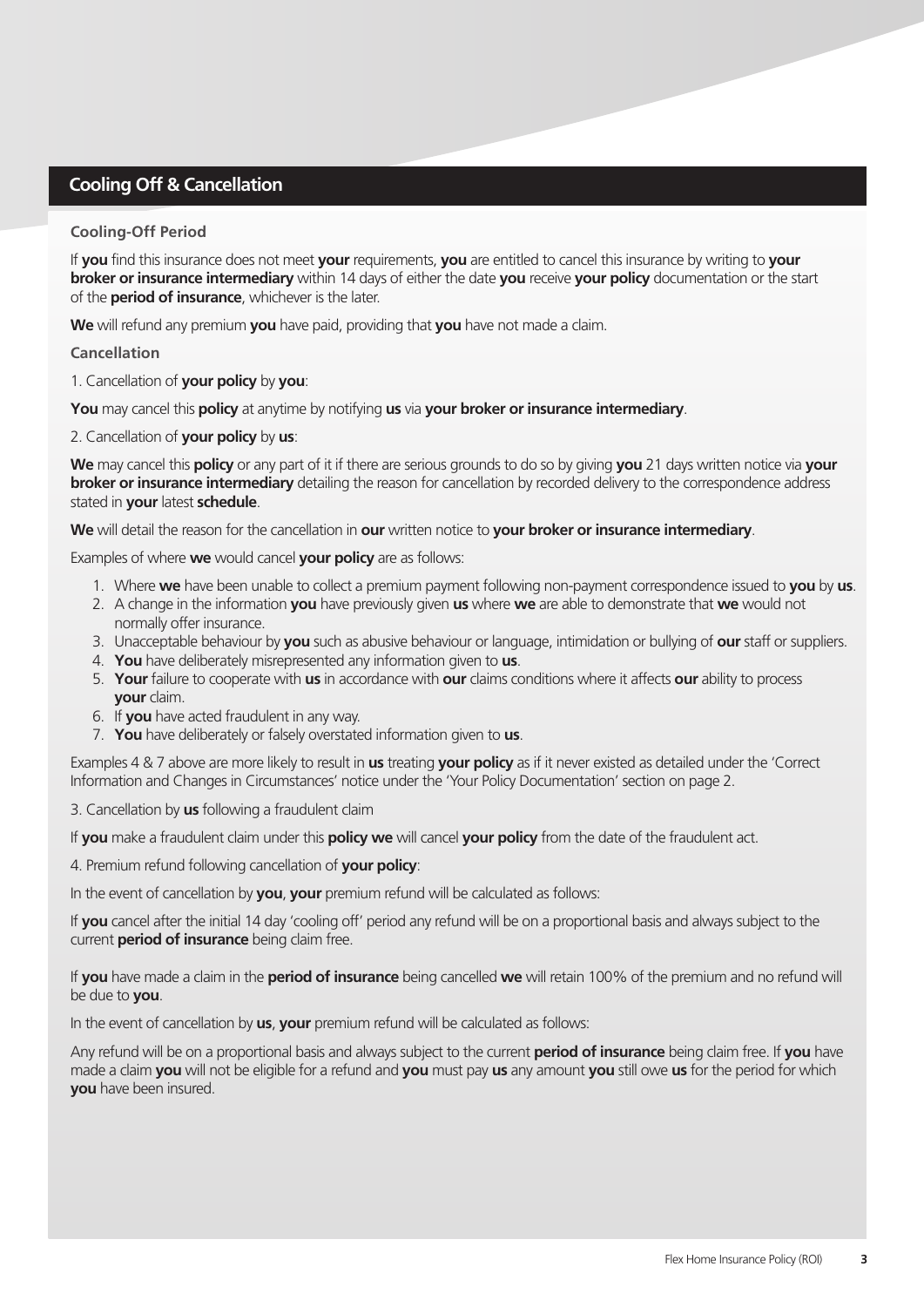

## **Customer Service & Complaints Procedure**

Plum Underwriting and **your broker or insurance intermediary** are committed to providing **you** with the highest standard of service at all times. If **you** have any questions or queries about **your policy** or the handling of any claim, in the first instance please contact **your broker or insurance intermediary** shown on **your schedule**.

**Customer Complaints Procedure**

In the event that **you** wish to make a complaint regarding **your policy** or claim please follow the complaints procedure shown in **your schedule**.

## **Financial Ombudsman Service (United Kingdom)**

Complaints that Plum Underwriting or **underwriters** cannot settle may be referred to the United Kingdom Financial Ombudsman Service.

The Financial Ombudsman Service is a free service set up by parliament in the United Kingdom to sort out individual complaints that consumers or small business are not able to resolve with financial businesses.

Please see the customer complaints procedure in **your schedule** for full details of the Financial Ombudsman Service.

## **Authorisation, Regulation & Compensation**

## **Plum Underwriting Limited**

Plum Underwriting Limited is registered in England and Wales: 04509589, 36-38 Botolph Lane, London, EC3R 8DE

Plum Underwriting Limited is authorised by the Financial Conduct Authority in the United Kingdom and is regulated by the Central Bank of Ireland for conduct of business rules in Ireland.

## **Underwriters**

The **underwriters** for **your policy** are detailed on **your policy schedule** under the 'underwriters' section. You can also visit our website which shows further detail at www.plum-underwriting.com/about/underwriting-capacity/

All **underwriters** providing cover under this **policy** are authorised in the United Kingdom by the Prudential Regulation Authority and regulated by the Financial Conduct Authority and the Prudential Regulation Authority and are regulated by the Central Bank of Ireland for the conduct of business rules in Ireland unless stated otherwise in **your schedule**.

Further details can be found on the Financial Services Register at www.fca.org.uk/register

## **The Financial Conduct Authority (United Kingdom)**

The Financial Conduct Authority (FCA) in the United Kingdom want consumers to use financial services with confidence and have products that meet their needs, from firms and individuals they can trust.

To achieve this, the FCA regulates firms and financial advisers in the United Kingdom so that markets and financial systems remain sound, stable and resilient and their aim is to help firms put the interests of their customers and the integrity of the market at the core of what they do.

**You** can contact the FCA as follows:

The Financial Conduct Authority 25 The Colonnade Canary Wharf London E14 5HS United Kingdom

Telephone: +44 20 7066 1000 Email: consumer.queries@fca.org.uk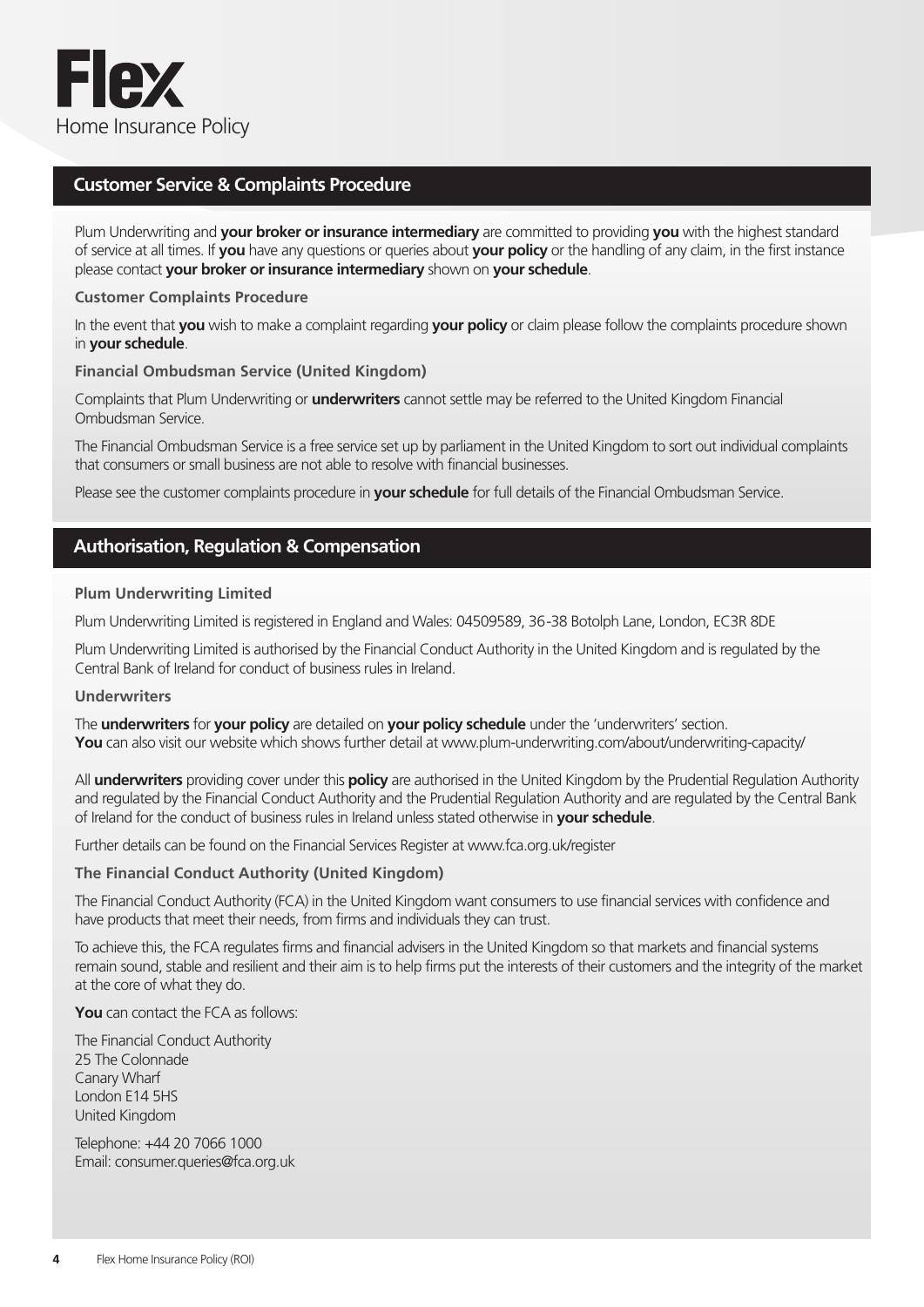## **Authorisation, Regulation & Compensation**

## **Prudential Regulation Authority (United Kingdom)**

The Prudential Regulation Authority's (PRA) role is defined in terms of two statutory objectives to promote the safety and soundness of banks, building societies, credit unions, insurers and major investment firms and specifically for insurers, to contribute to the securing of an appropriate degree of protection for policyholders.

You can contact the PRA as follows:

The Prudential Regulation Authority Bank of England Threadneedle Street London EC2R 8AH United Kingdom

Telephone: +44 (0)20 7601 4878 Email: enquiries@bankofengland.co.uk

#### **Financial Services Compensation Scheme**

All **underwriters** providing cover under this **policy** are covered by the Financial Services Compensation Scheme. **You** may be entitled to compensation from the Scheme if an **underwriter** is unable to meet its obligations to **you** under this contract.

If **you** were entitled to compensation under the Scheme, the level and extent of the compensation would depend on the nature of this contract. The Scheme contact details are as follows:

Financial Services Compensation Scheme 10th Floor Beaufort House 15 St Botolph Street EC3A 7QU United Kingdom

Telephone: +44 20 7741 4100

Further information about the Scheme is available from the Financial Services Compensation Scheme: www.fscs.org.uk.

## **Subscribing Underwriters' Several Liability**

**Your policy** or sections of **your policy** may be underwritten by more than one **underwriter**. **Your schedule** confirms who the **underwriter(s)** are for **your policy** or section of **your policy**.

Where there is more than one **underwriter** noted, each **underwriter** is solely responsible for their own percentage of **your policy** or section of **your policy**, they are not responsible for any other **underwriter(s)** percentage of **your policy** or section of **your policy**.

The responsibility does not pass to any other **underwriter** noted in the event that for what ever reason, another **underwriter** does not satisfy all or part of its obligations under **your policy** or section of **your policy**.

This is standard procedure where more than one **underwriter** is underwriting **your policy** or section of **your policy**. **You** can rest assured that Plum Underwriting Limited chooses **underwriter(s)** that are financially stable and professional ensuring that they will always meet their obligations in accordance with **your policy** or section of **your policy**.

You are also covered by the Financial Services Compensation scheme as detailed at the top of this page.

You can also visit our website which shows further detail at www.plum-underwriting.com/about/underwriting-capacity/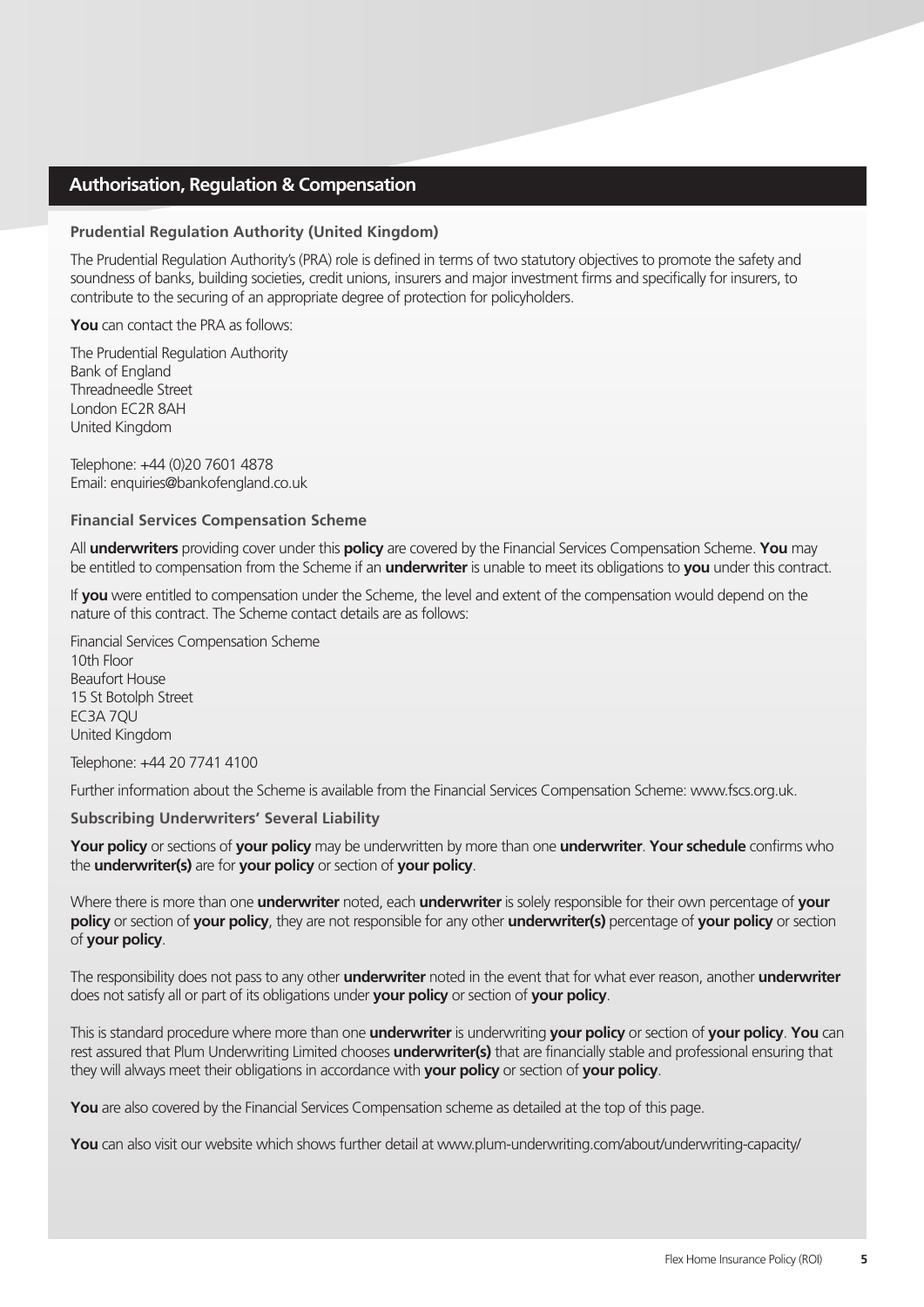

## **Laws Applying**

## **Choice of Law and Jurisdiction**

The parties are free to choose the law applicable to this insurance contract. Unless specifically agreed to the contrary prior to the inception of this **policy**, this insurance shall be governed by the laws of the Republic of Ireland and subject to the exclusive jurisdiction of the courts of the Republic of Ireland.

## **United Kingdom Contracts (Right of Third Parties) Act 1999**

A person who is not a party to this insurance has no right under the United Kingdom Contracts (Right of Third Parties) Act 1999 to enforce any term of this contract but this does not affect any right or remedy of any third party which exists or which is available apart from the Act.

## **Protecting your Information**

All personal information about **you** will be treated as private and confidential (even when **you** are no longer a customer), except where the disclosure is made at **your** request or with **your** consent in relation to administering **your** insurance or where Plum Underwriting Ltd are required by law.

Some or all of the information **you** supply to Plum Underwriting Ltd in connection with **your** insurance proposal may be passed to insurance companies and other companies for underwriting, claims and premium collection purposes. **Your** data will be held in accordance with the United Kingdom Data Protection Act 1998, and the Republic of Ireland Data Protection (Amendment) Act 2003 under which **you** have a right of access to see personal information about **you** that is held in our records, whether electronically or manually. If **you** have any queries, please write to **your broker** or **insurance intermediary**.

Plum Underwriting Ltd and/or the **underwriters** and/or credit providers may use publicly available data from a variety of sources, including credit reference agencies and other external organisations to verify **your** identity or creditworthiness, to avoid fraud, and to obtain beneficial quotes and payment options on **your** behalf. Each of the searches may appear on **your** credit report whether or not **your** application proceeds.

By agreeing to these terms and conditions **you** agree to these uses of **your** information.

## **Insurance Act 1936**

All monies which become or may become due under this **policy** shall in accordance with Section 93 be payable and paid in the Republic of Ireland.

## **Stamp Duties Consolidation Act 1999**

The appropriate Stamp Duty has been paid or will be paid in accordance with the provisions of Section 5 of the Stamp Duties Consolidation Act 1999.

## **Government Charges**

The First Premium herein includes any such charges.

## **Currency**

It is understood and agreed that the currency of all premium, **sum insured**, payments and **excesses** shown in the **schedule** of this **policy** or any subsequent renewal notice or endorsement relating thereto shall be deemed to be the Euro.

## **How to make a Claim**

To make a claim, **you** can contact **us** by telephone, email or post – please refer to the section 'How to Make a Claim' in **your policy schedule** for the contact details.

When notifying a claim, please provide **your** name, **policy** number (shown on **your schedule**), the name of **your broker or insurance intermediary** and full details of the loss or damage.

There are a number of claims conditions that operate, please refer to pages 15 & 16 which explain **your** duties in the event of a claim and how **we** deal with **your** claim.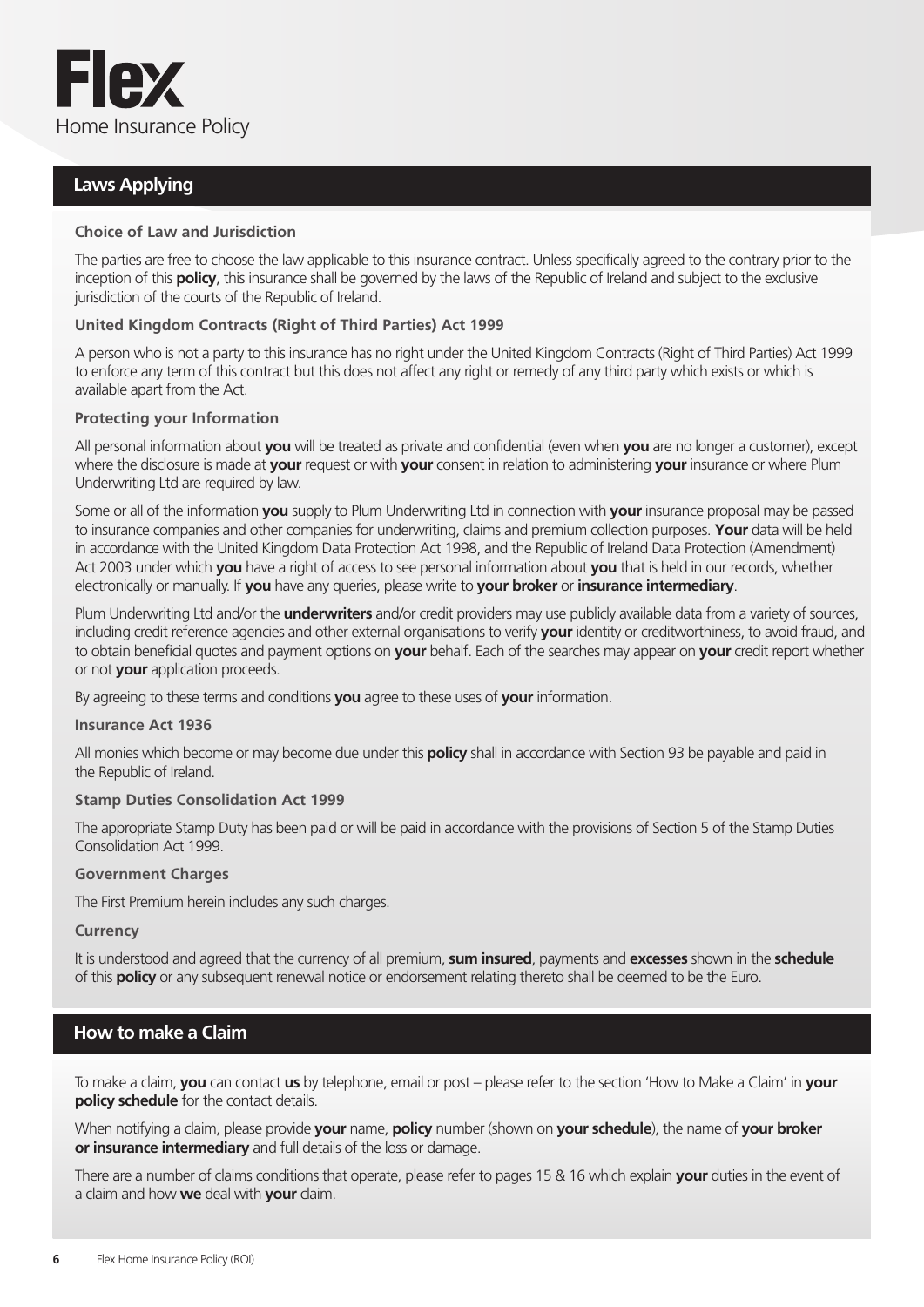The following definitions apply to all sections of this **policy**. Additional definitions are shown in the sections to which they apply.

## **Accidental Damage**

Sudden and unintentional physical damage that occurs unexpectedly and not through wear and tear, breakdown or malfunction.

## **Act of Terrorism**

An act, including but not limited to the use of force or violence and/or the threat thereof, of any person or group(s) of persons whether acting alone or on behalf of or in connection with any organisation(s) or government(s), committed for political, religious, ideological or similar purposes including the intention to influence any government and/or to put the public or any section of the public in fear.

## **Bodily injury**

Shall include death or disease.

## **Buildings**

- the **home** and its decorations
- fixtures, fittings and fitted appliances attached to the **home**
- **•** underground services, sewers, pipes, cables and drains which connect to the public mains
- **swimming pools**, hot tubs, tennis courts, drives, paths, patios and terraces, walls, gates and fences, fixed fuel tanks, septic tanks, lamp posts, wind turbines, solar panels, stairlifts and ornamental fountains and ponds **you** own or for which **you** are legally liable and within the **premises** named in the **schedule**.

## **Computer Viruses**

A set of corrupting, harmful or otherwise unauthorised instructions or code including a set of maliciously introduced unauthorised instructions or code, programmatic or otherwise, that propagate themselves through a computer system or network.

## **Contents**

Household goods and other items within the **home**, which are **your** property or which **you** are legally liable for.

## **Contents** includes:

## • **tenant's/leaseholder's fixtures and fittings**

- carpets
- radio and television aerials, satellite dishes, their fittings and masts which are attached to the **home**
- property in the open but within the **premises** up to €1,000 in total per claim (other than radio and television aerials, satellite dishes, their fittings and masts which are attached to the **home**)
- **money** up to €500 in total per claim
- **credit cards** up to €500 in total per claim
- deeds and registered bonds and other personal documents up to  $\in$  1,500 in total per claim
- stamps or coins forming part of a collection up to  $\in$  2,500 in total per claim
- **valuables** up to 33.3% of the **contents sum insured** in total per claim and up to 10% of the **contents sum insured** for any single item of **valuables** other than pictures and works of art which are covered up to the **contents sum insured** with no single item limit
- pedal cycles up to €500 in total per claim
- **contents** in garages and outbuildings up to €2,500 in total per claim.

## **Contents** does not include:

- motor vehicles (other than domestic gardening equipment or motorised mobility scooters, electric wheelchairs and powerchairs), caravans, trailers or watercraft or their accessories
- any living creature
- any part of the **buildings**
- any property held or used for business purposes other than **your home business contents**
- any property insured under any other insurance
- land or water.

## **Credit cards**

Credit cards, charge cards, debit cards, bankers cards and cash dispenser cards which belong to **you**.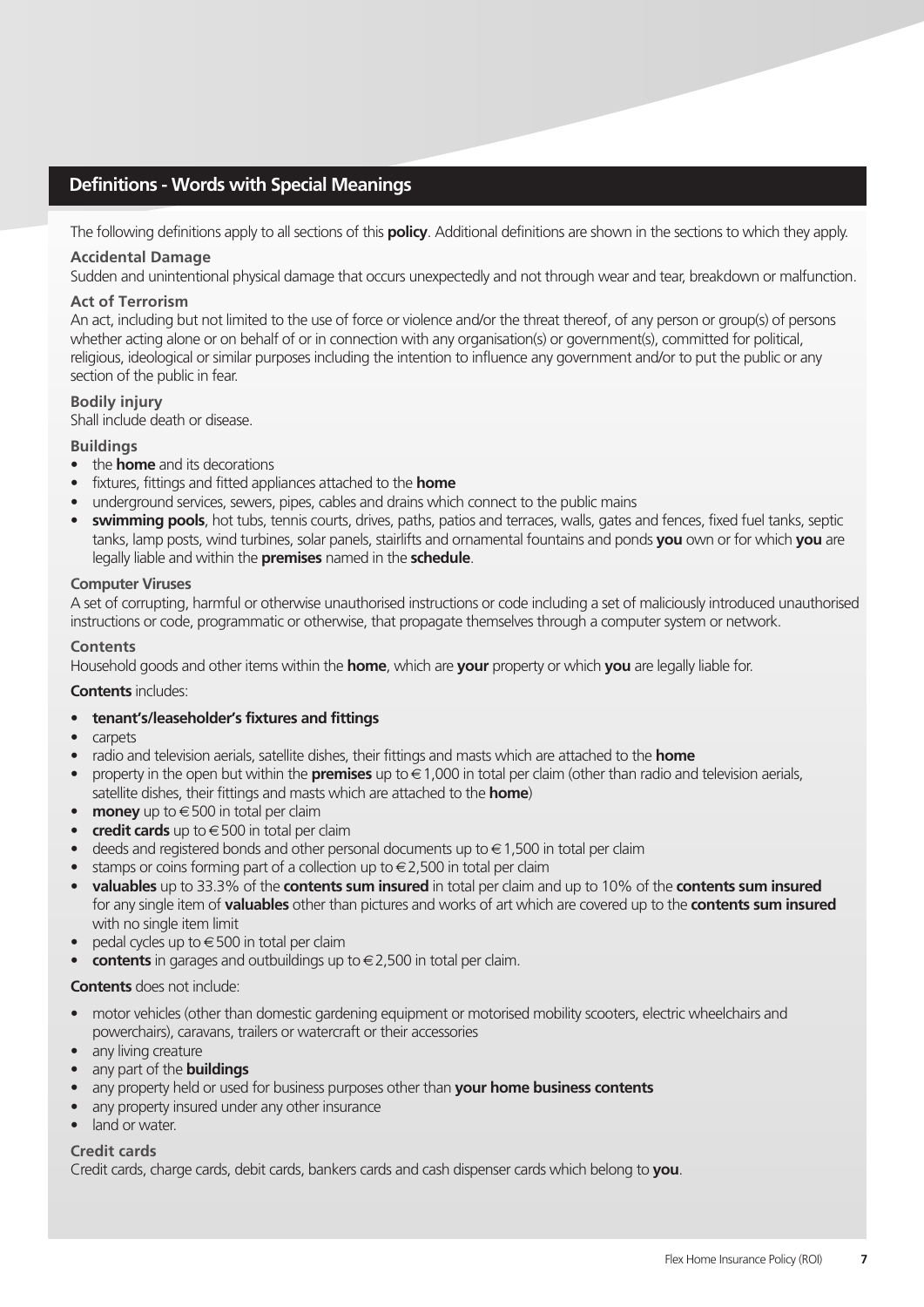

## **Domestic employee(s)**

Any person employed by **you** under a contract of service which is solely for private domestic duties excluding any employee involved in demolition, alterations, extensions or renovations to any part of the **home**.

## **Endorsement(s)**

A change in the terms and conditions of this insurance that can extend or restrict cover.

## **Europe**

**Europe** is defined as:

- EU member states;
- Andorra, Faroe Islands, Monaco, Iceland, Lichtenstein, Norway, San Marino, Switzerland and The Vatican City;
- all Mediterranean Islands;
- all countries with a Mediterranean shoreline;
- the Canary Islands;
- Madeira:

and journeys between these countries.

## **Excess**

The amount shown in **your schedule** or **endorsement** which **you** will be responsible for paying in the event of each and every claim.

## **Heave**

Upward movement of the ground beneath the **buildings** as a result of the soil expanding.

## **Home**

The private dwelling, the garages and outbuildings at the **premises** shown in the **schedule**.

## **Home business**

Office work which **you** and **your** employees carry out in **your home**.

Office work means clerical and administrative work only. It does not include any kind of manual work or the use of any machinery other than office equipment.

## **Home business contents**

Office furniture and equipment, stationery, office supplies, software, books, records and documents in **your home** all belonging to the **home business** or for which the **home business** is legally responsible.

## **Landslip**

Downward movement of sloping ground.

## **Money**

- current legal tender, cheques, postal and money orders
- postage stamps not forming part of a stamp collection
- savings stamps, share certificates and savings certificates, travellers' cheques
- premium bonds, luncheon vouchers, phone cards and gift vouchers
- electronic cash pre payment cards
- travel and seasonal travel tickets

all held for private or domestic and charitable purposes for which **you** are legally responsible.

## **Occupant**

A person or persons authorised by **you** to stay in the **home** overnight.

## **Period of insurance**

The length of time for which this insurance is in force, as shown in the **schedule** and for which **you** have paid and **we** have accepted a premium.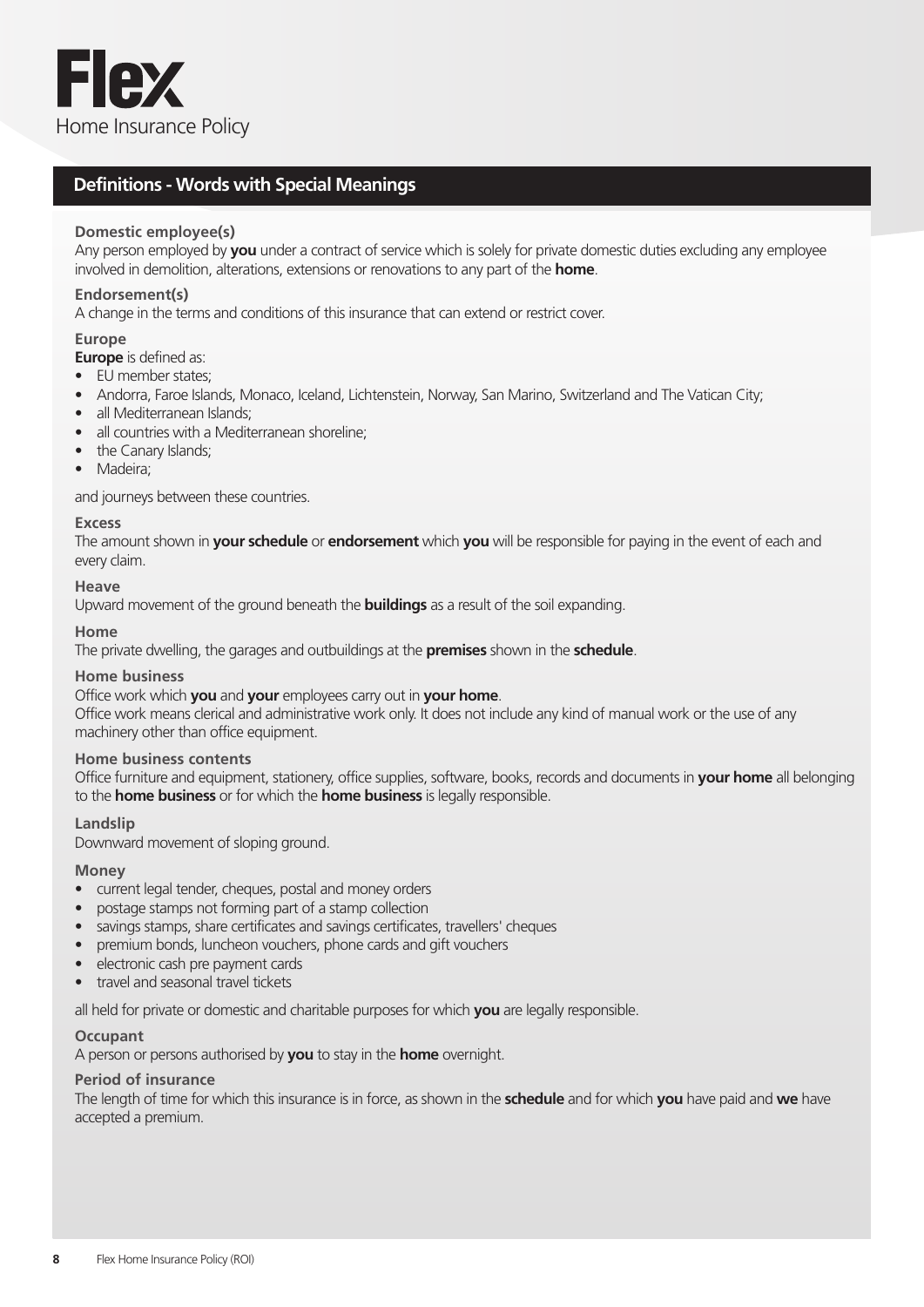## **Personal possessions**

Clothing, baggage, sports equipment, camping equipment, MP3 players, mobile phones, hand held gamers, cameras, portable DVD and BluRay players, laptops, e-readers, tablets and other personal property that is designed to be worn or normally carried about the person and all of which belong to **you**.

## **Personal possessions** does not include:

## *Money & Credit Cards*

These are only covered in the **home** up to the limit detailed under the **contents** definition unless **you** have chosen 'Section 8 – Money & Credit Card Cover' which extends cover to outside of the **home** up to **your** chosen **sum insured**.

## *Pedal Cycles*

Pedal cycles are only covered in the **home** up to the limit detailed under the **contents** definition unless **you** have chosen 'Section 7 – Pedal Cycle Cover' which extends cover to outside of the **home** up to **your** chosen **sum insured.**

## *Valuables*

**Valuables** are only covered in the **home** up to the limit detailed under the **contents** definition unless **you** have chosen 'Section 5 – Valuables & Personal Possessions Cover' which extends **your valuables** cover to all risks and away from the **home** other than for Precious Metals and Pictures and Works of Art which are extended to all risks but at **your premises** only.

Please refer to 'Section 5 – Valuables & Personal Possessions Cover' of **your schedule** for exact cover and limitations.

## **Policy**

The **policy** wording as referenced by the **policy** wording reference in **your schedule**, **your schedule** including any **endorsement(s)**.

## **Premises**

The address which is named in the **schedule.**

## **Rebuilding expenses**

- Necessary costs incurred for architects, surveyors, consulting engineers, design engineers and legal fees incurred with **our** prior agreement to assist in the repair or rebuilding of the **buildings**
- The cost incurred to clear the site and make safe provided agreement has been given by **us** unless immediate work is required to prevent further damage
- Costs incurred to comply with government or local authority requirements provided that the **buildings** were originally constructed according to any government and local authority regulations at the time, and **you** received notice of the requirement after the damage giving rise to the claim occurred

## **Sanitary ware**

Washbasins, sinks, bidets, lavatory pans and cisterns, shower trays, shower screens, baths and bath panels.

## **Schedule**

The **schedule** is part of this insurance and contains details of **you**, **your** statement of fact, the **premises**, the **sums insured**, the **excess**, any **endorsement(s)**, the **period of insurance** and the sections of this insurance which apply.

#### **Settlement**

Downward movement as a result of the soil being compressed by the weight of the **buildings** within ten years of construction.

## **Students and boarders possessions**

The personal property (excluding **valuables**) of a permanent member of **your** household whilst living away from **home** at boarding school and/or studying full time at university or college.

## **Subsidence**

Downward movement of the ground beneath the **buildings** other than by **settlement**.

## **Sum(s) Insured**

The amounts shown against each section, limit and/or item in **your schedule** and/or in this **policy**.

## **Swimming pools**

Swimming pools which are permanently installed.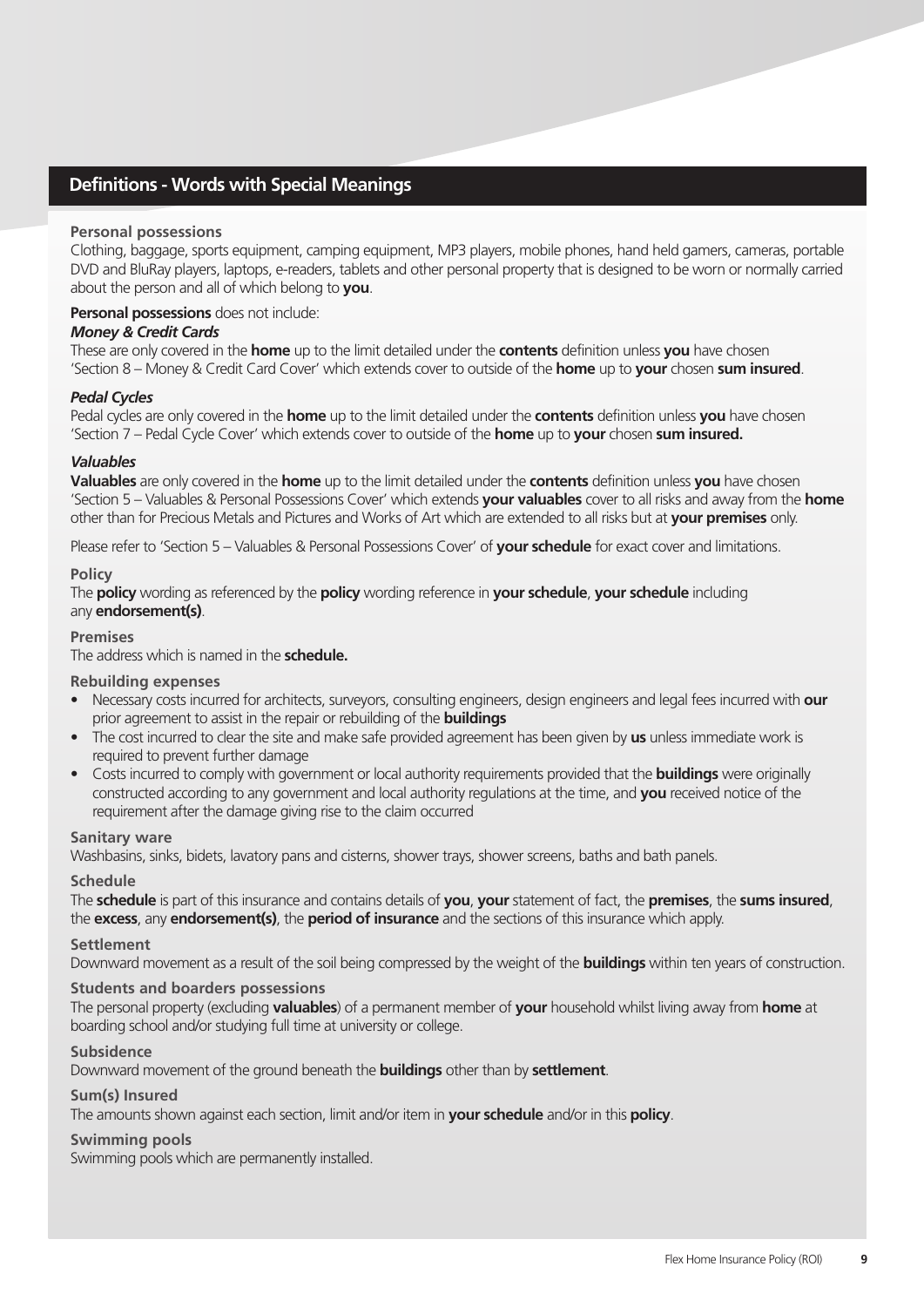

## **Tenant's/Leaseholder's fixtures and fittings**

Alterations, decorations and improvements which have been undertaken by **you** or previous occupiers as tenants or leaseholders, but only if not covered by the landlord's or any other insurance.

## **Unoccupied**

When the **home** has not been lived in and occupied overnight by **you** (or a person **you** have authorised) for more than 30 consecutive days.

## **Valuables**

Precious metals, gemstones, jewellery, watches, furs and guns, pictures and works of art which belong to **you**. Precious metals means gold, silver and platinum, including gold and silver plate.

Please refer to 'Section 5 – Valuables & Personal Possessions Cover' of **your schedule** for exact cover and limitations

## **We/us/our/underwriters**

Underwriters as named in **your schedule**.

## **You/your/insured**

The person or persons, organisation or company named in the **schedule** as policyholder(s), all members of their family (including foster children and children of co-habiting partners), their civil partner or co-habiting partner and **domestic employee(s)** who all permanently live in the **home**.

## **Your broker or insurance intermediary**

The person or persons who placed this insurance on **your** behalf.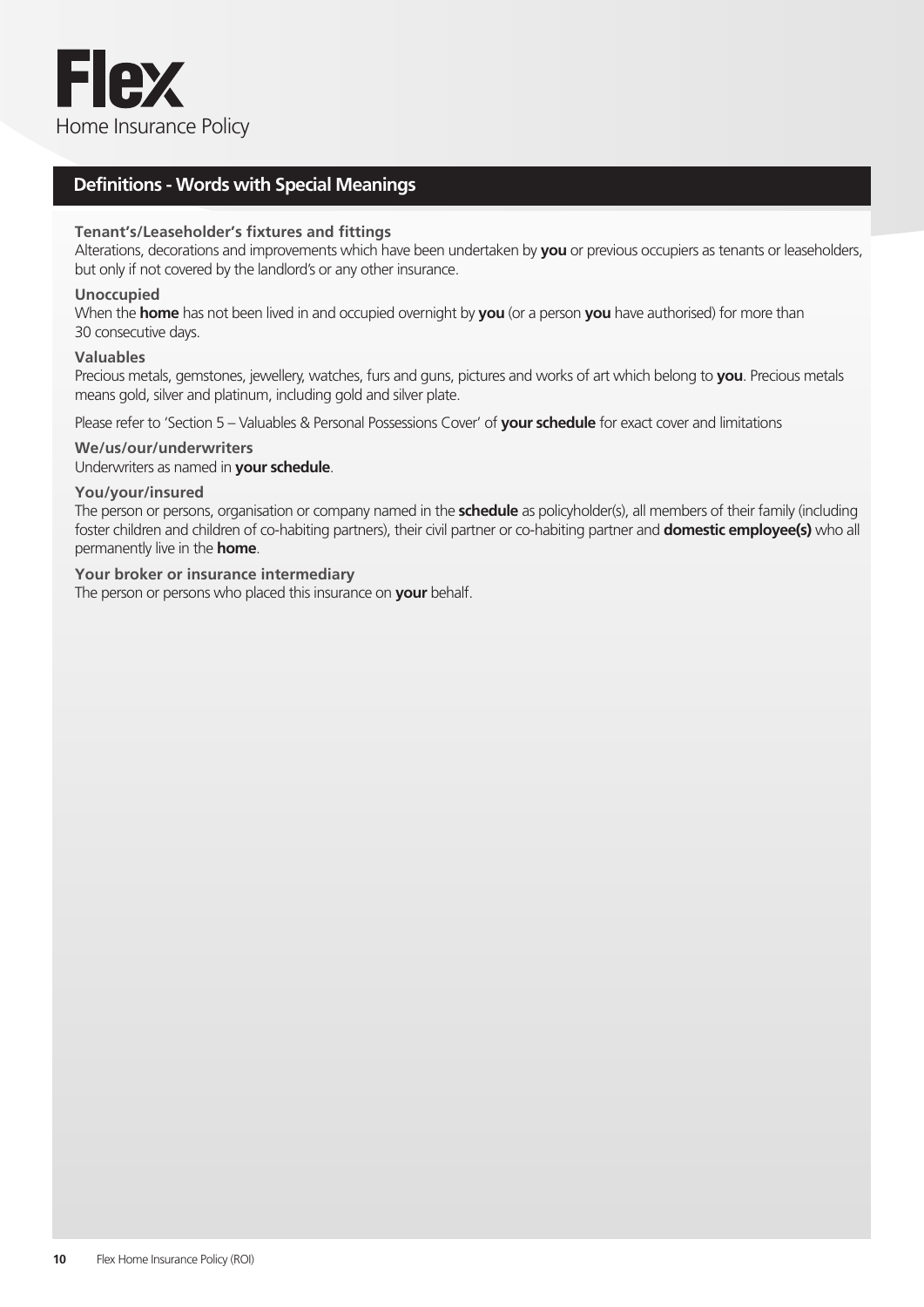## **General Conditions**

The following conditions apply to all sections of this **policy**. Additional conditions are shown in the sections to which they apply.

If **you** fail to comply with any of the conditions this insurance may become invalid or affect the settlement of any claim under this **policy**.

**1. Multiple Premises**

Each **premises** included under this insurance is considered to be covered as if separately insured.

- **2. Safeguarding your Property You** must take all steps to:
	- safeguard **your** property at all times to prevent loss or damage
	- maintain **your** property to a good state of repair
	- prevent accident or injury
- **3. Building Works**

If **you** intend to undertake any work to extend, renovate, build or demolish any part of the **buildings** and the estimated cost is more than €25,000, **you** must tell **your broker or insurance intermediary** about the work at least 14 days before the work starts and where **you** enter into any contract for the works.

If **you** do not tell **your broker or insurance intermediary** where the estimated cost is more than €25,000, **we** will not pay **your** claim.

**You** do not need to tell **your broker or insurance intermediary** if the work is for redecoration only.

**4. Index Linking**

**Your buildings sum insured** is increased monthly in line with the Building Cost Index as issued by the Department of the Environment.

**Your contents sum insured** (but not your **valuables** and **personal possessions**) is increased monthly in line with the Consumer Price Index.

For **your** protection, if either index falls below zero **we** will not reduce the **sum insured**. No charge is made for index linking during the **period of insurance** but at renewal **your** premium will be calculated on the adjusted **sum insured**.

## **5. Fraud Prevention**

In order to protect the interests of **our** policyholders and to prevent and detect fraud, **we** may at any time:

- Share information about **you** with other organisations and public bodies including the Garda
- Check and/or file **your** details with fraud prevention agencies and databases
- Undertake credit searches and additional fraud searches.

If **you** provide false or inaccurate information and fraud is identified, details will be passed to the fraud prevention agencies and databases to prevent fraud and money laundering.

**We** can supply on written request to **us** details of the databases **we** access or contribute to.

## **6. Premium Payment**

**We** will not make any payment under this **policy** unless **you** have paid the premium.

**7. Other Insurance**

**We** will not pay any claim if any loss, damage or liability covered under this insurance is also covered wholly or in part under any other insurance except in respect of any amount over which would have been covered under such other insurance had this insurance not been effected.

This clause does not apply to fatal injury (Section 2 – Contents - Additional Cover H).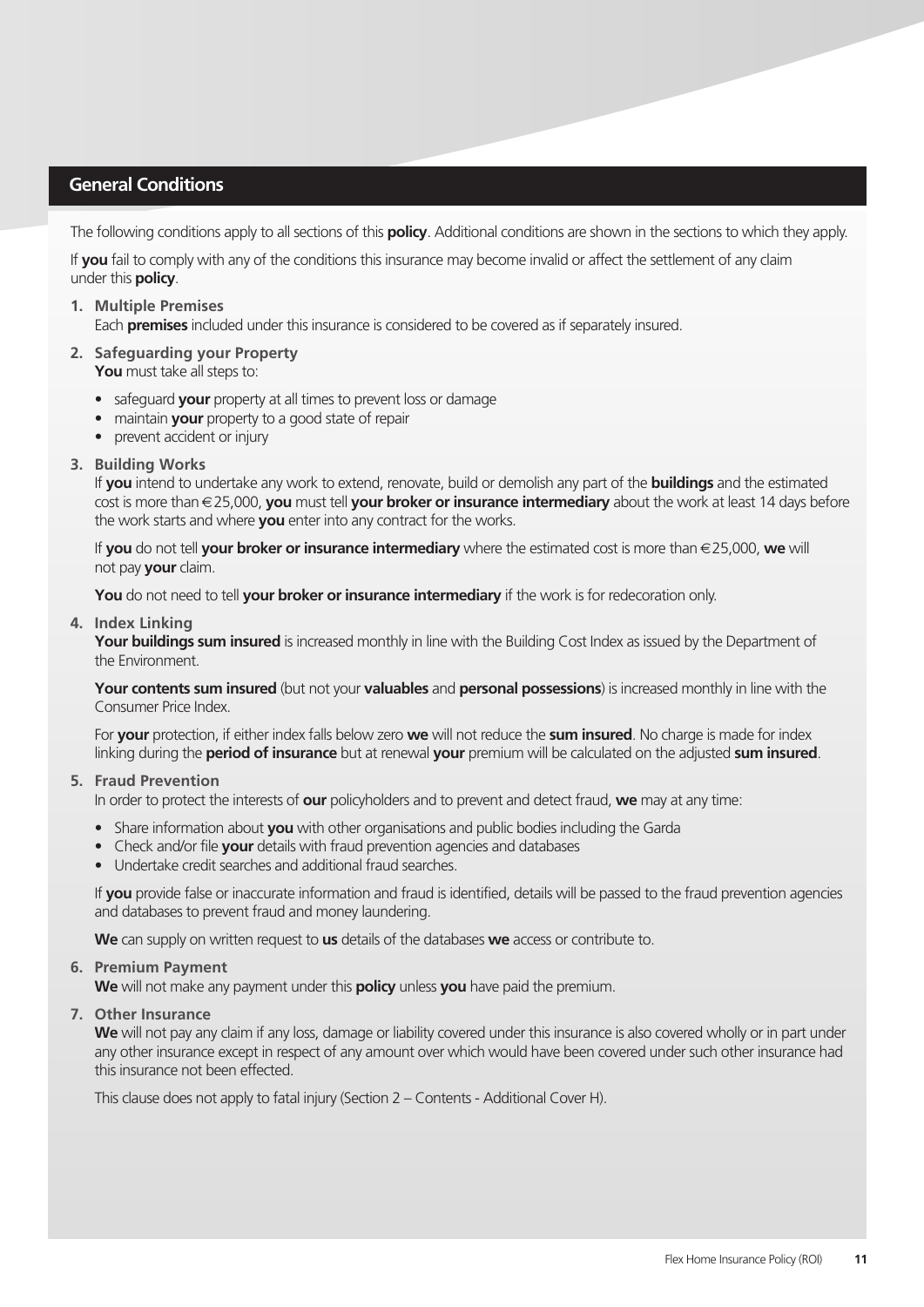

## **General Conditions**

## **8. Sums Insured**

**You** have an ongoing duty to ensure that **your sum insured** represents the full value of the property insured.

For **your buildings**, the full value is the estimated cost of rebuilding if **your buildings** were destroyed (this is not the same as the market value). It must be adequate to include **rebuilding expenses**.

**Your sum insured** for **contents** must be the cost to replace as new.

**Your sum insured** for **valuables** and **personal possessions** must reflect the current market value.

If, at the time of any loss or damage, the **sum insured** is not enough **we** will proportionally reduce the amount of any claim payment made by the percentage of under payment of premium which has arisen as a result of the shortfall in the **sum insured**.

For example, if the premium **you** have paid for **your buildings** insurance is equal to 75% of what **your** premium would have been if **your buildings sum insured** was enough to reconstruct **your buildings**, then **we** will pay up to 75% of any claim made by **you**.

If however the correct **sum insured** is shown to exceed **our** acceptance terms and criteria, **we** will follow the 'Correct Information and Changes in Circumstances' notice detailed under 'Your Policy Documentation' section on page 2.

## **9. Fraudulent Claims**

If **you** or anyone acting on **your** behalf makes a claim knowing it to be false or fraudulent in amount or in any other respect **we** will cancel this **policy** from the date of the fraudulent act.

**We** will seek to recover any payments from **you** which **we** have already made in respect of the fraudulent claim.

This action will not affect any previous claims unless the fraudulent act took place before any previous claims in which case the **policy** will be cancelled from the date of the fraudulent act and therefore no cover exists after this date and **we** will seek to recover any payments from any previous claims which **we** paid **you** on or after the date of the fraudulent act.

## **10. No Claim Discount**

If **you** make a claim under **your policy we** will reduce **your** no claim discount at the renewal date of **your policy**.

If **you** do not make a claim under **your policy we** will increase **your** No Claim Discount at the renewal date of **your policy** until **you** reach a maximum of 5 years.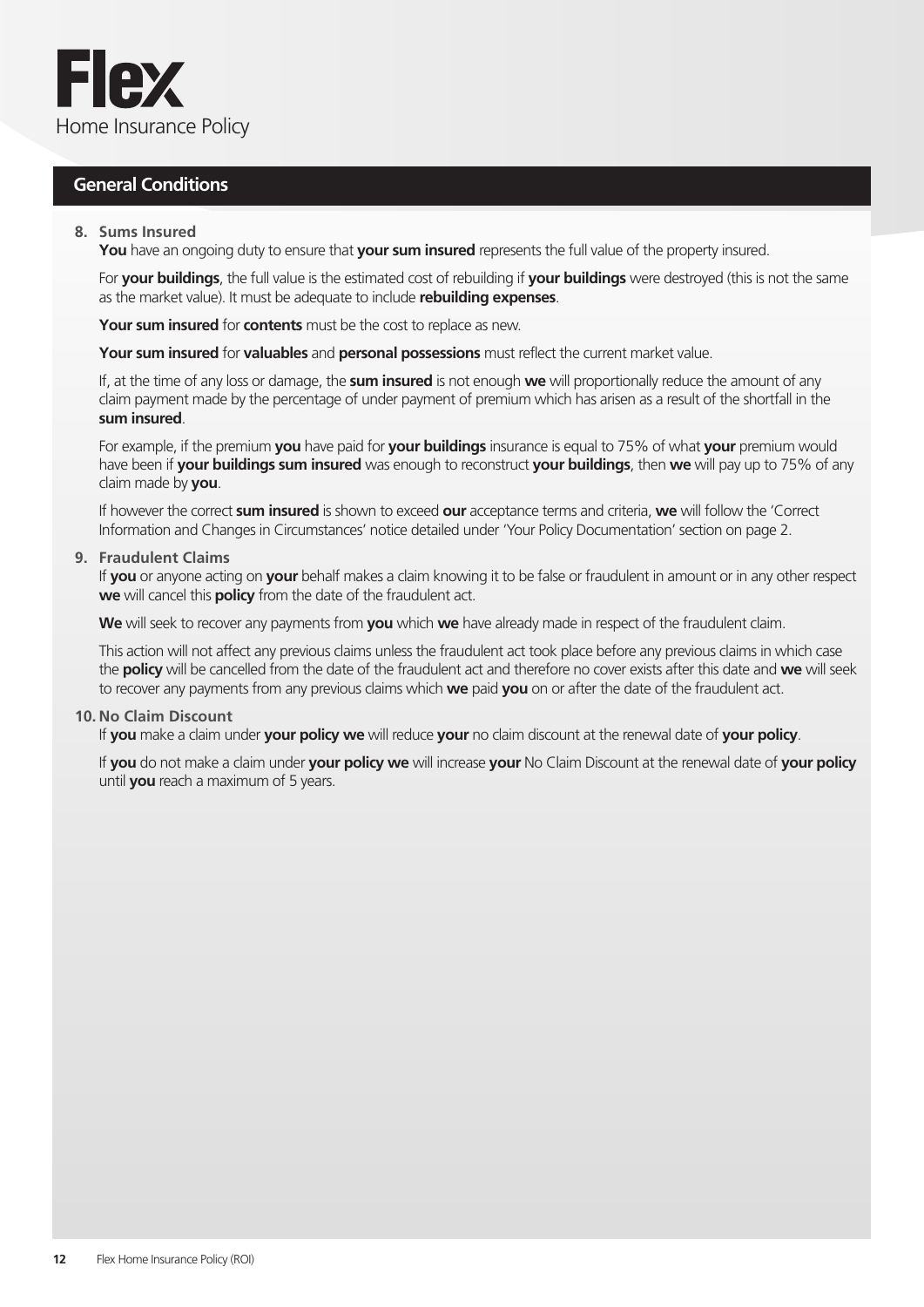## **General Exclusions**

The following exclusions apply to all sections of this **policy**. Additional exclusions are shown in the sections to which they apply.

## **What is not covered:**

- 1. Any loss or damage
	- that is not associated with the incident that caused **you** to claim
	- occurring before cover starts or arising from an event before cover starts
	- caused by deliberate acts by **you** or where any member of **your** family or household is concerned as principal or accessory or any of **your** employees
	- or liability caused by deception other than by any person using deception to gain entry to **your home**
	- caused by or resulting from the **premises** being confiscated, taken, damaged or destroyed by or under the order of any government, public or local authority
	- caused by *wear and tear* or any other gradually operating cause, *mechanical or electrical breakdown*, fault or failure

## *Examples of wear & tear excluded under this policy include but are not limited to the following:*

- Damp formed over a period of time
- Blocked or poorly maintained guttering
- Failure of a flat roof due to age
- Worn out carpets

## *Examples of mechanical & electrical breakdown excluded under this policy include but are not limited to the following:*

- Electrical failure of an electrical component in televisions, computers etc
- Mechanical failure of a clock mechanism
- 2. Any loss or destruction of or damage to any property or any loss or expenses arising from or any legal liability of any nature caused by or contributed to or by or arising from:
	- a) ionising radiations or contamination by radioactivity from any nuclear fuel or from any nuclear waste from the combustion of nuclear fuel, or
	- b) the radioactive, toxic, explosive or other hazardous properties of any explosive nuclear assembly or nuclear component thereof.
- 3. Any loss, damage, expense, or legal liability caused by, contributed to, or arising from pressure waves from aircraft and other aerial devices travelling at sonic or supersonic speeds.
- 4. Any loss or destruction of or damage to any property, or any loss or expenses resulting or arising from, or any legal liability caused by or contributed to by or arising from;
	- a) **computer viruses**, erasure or corruption of electronic data;
	- b) the failure of any equipment to correctly recognise the date or change of date.
- 5. Any loss or damage or liability occasioned by, happening through or resulting from:
	- war, invasion, acts of foreign enemies, hostilities (whether war be declared or not), civil war, rebellion, revolution, insurrection, military or usurped power.
	- confiscation or nationalisation or requisition or destruction of or damage to property by or under the order of any government or public or local authority.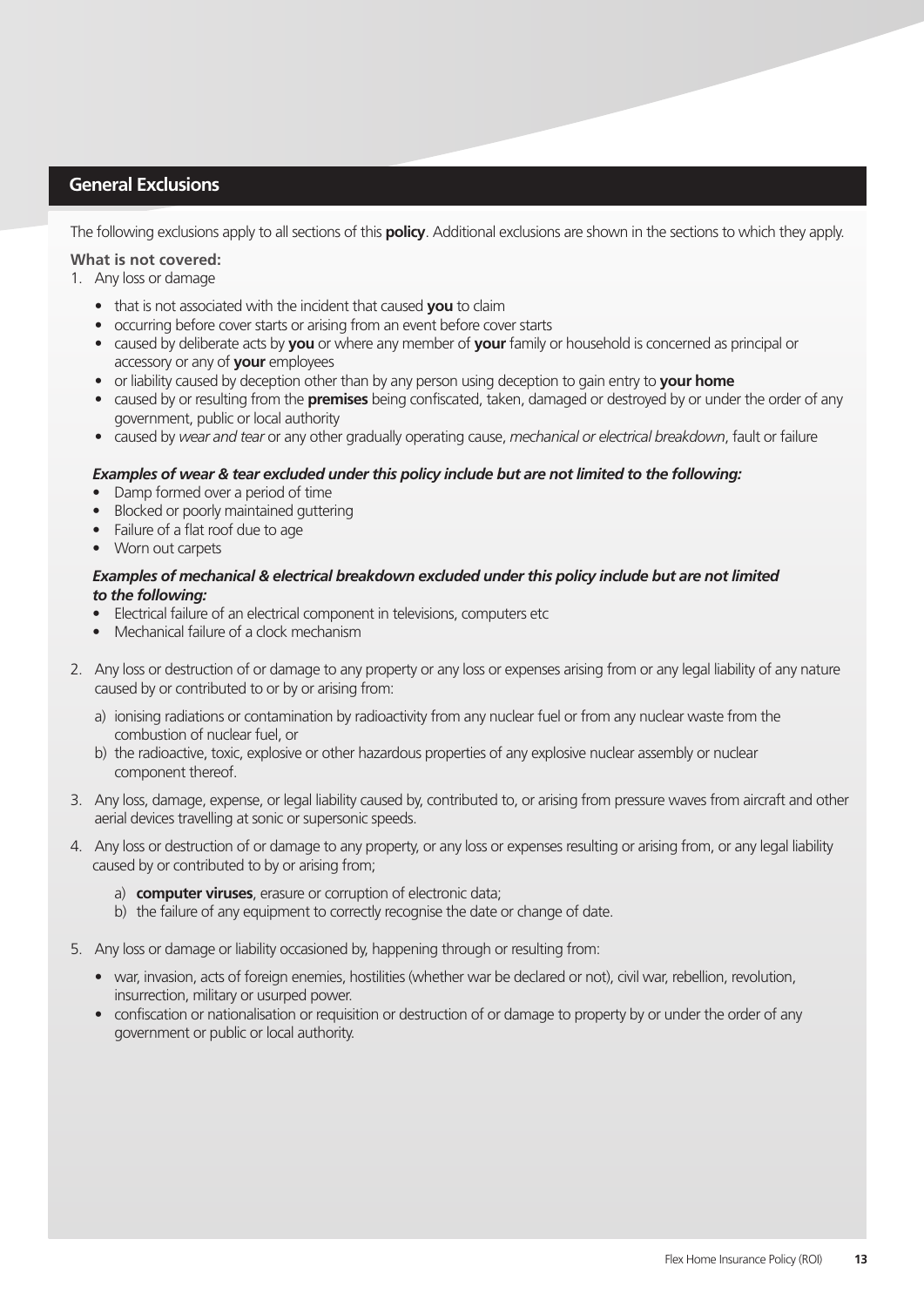

## **General Exclusions**

- 6. Any loss or destruction of or damage to any property whatsoever, or any loss or expenses whatsoever resulting or arising from;
	- a) any legal liability of whatsoever nature;
	- b) death or injury to any person;

caused by or contributed to by or arising from biological or chemical contamination due to or arising from;

- (i) an **act of terrorism**; and/or
- (ii) steps taken to prevent, suppress, control or reduce the consequences of any actual, attempted, threatened, suspected or perceived **act of terrorism**.
- 7. Any reduction in value of the property insured following repair or replacement paid for under this insurance.
- 8. Any benefit under this **policy** to the extent that the provision of such cover, payment or such claim or provision of such benefit would expose **us** to any sanction, prohibition or restriction under United Nations resolutions or the trade or economic sanction, laws or regulations of the European Union, United Kingdom or United States of America.
- 9. Loss or damage caused by or resulting from the presence of pyrite or iron pyrite within the **buildings**.
- 10. **We** will not pay any claim for loss or damage resulting from unauthorised entry into the **home** when the **premises** are **unoccupied** unless the security of the **home** is:
	- maintained in good working order throughout the **period of insurance**
	- in full and effective operation when the **premises** is **unoccupied**.
- 11. Any loss or damage which but for the existence of this insurance would have been provided under contract, legislation, guarantee or other more specific insurance.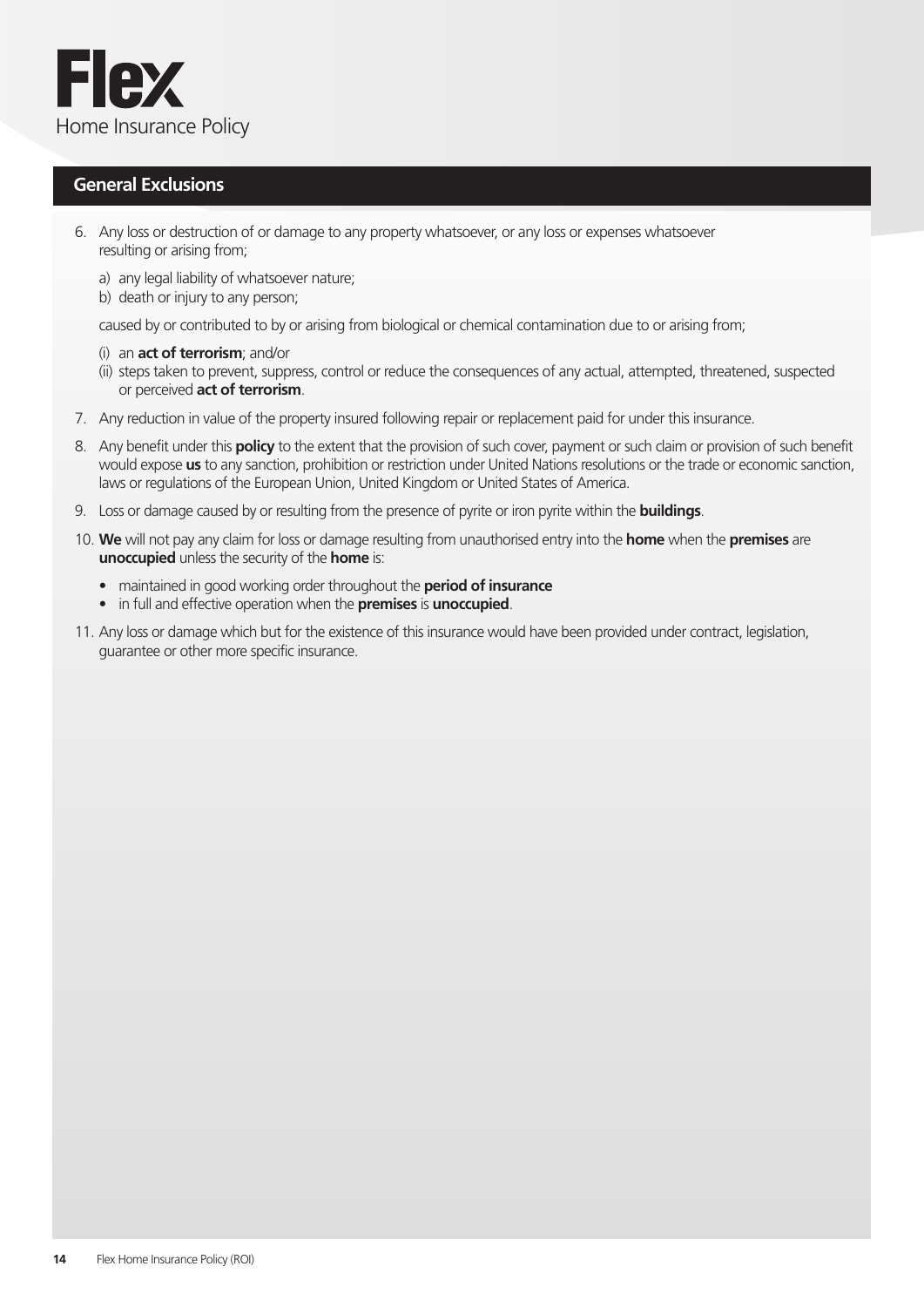## **Claims Conditions**

The following claims conditions apply to sections 1 to 8 of this **policy**. Additional claims conditions are shown in the sections to which they apply. If **you** fail to comply with any of the conditions this may affect the settlement of any claim under sections 1 to 8 of this **policy**.

Please also refer to the individual **policy** sections for additional comment.

**1. Your duties in the event of a claim – Things you need to do**

## a) **Notifying us of a Claim**

You must as soon as practicably possible provide details of the claim or possible claim, using the claims contact details as stated in **your schedule**.

## b) **Circumstances of the Claim**

**You** must provide **us** with written details of what has happened within 30 days and provide any other information **we** may require.

## c) **Liability Claims**

**You** must forward to **us** as soon as practicably possible, notice of the claim, if a claim for liability is made against **you**, any letter, claim, writ, summons or other legal document **you** receive.

## d) **Notifying the Garda or Other Relevant Authorities**

You must, following malicious acts, violent disorder, riots or civil commotion, theft, attempted theft or lost property:

- tell the Garda as soon as practicably possible and, if required, any other relevant authorities
- obtain an incident report number (where issued), a property irregularity or other appropriate report.

## e) **Our Representatives**

**You** must co-operate fully with **us** and **our** authorised representatives including loss adjusters and other experts that **we** have appointed at all times.

## f) **Other Information and Assistance**

**You** must promptly provide any information and assistance **we** may require.

## g) **Your Authority**

**You** must not negotiate, pay, settle, offer to settle, admit to or deny any claim without **our** prior written consent.

## h) **Your Duty of Care**

**You** must take all care to limit any loss, damage or injury.

## i) **Evidence & Value**

**You** must provide **us** with evidence of value or age (or both) for all items involved in a claim.

## j) **Your Property**

**Your** property shall remain **yours** at all times. **We** shall not take ownership of or accept liability for any of **your** property unless **we** agree with **you** in writing that **we** shall do so.

If **you** fail to comply with any of the points detailed in '1. Your duties in the event of a claim – Things you need to do' shown above this insurance may become invalid.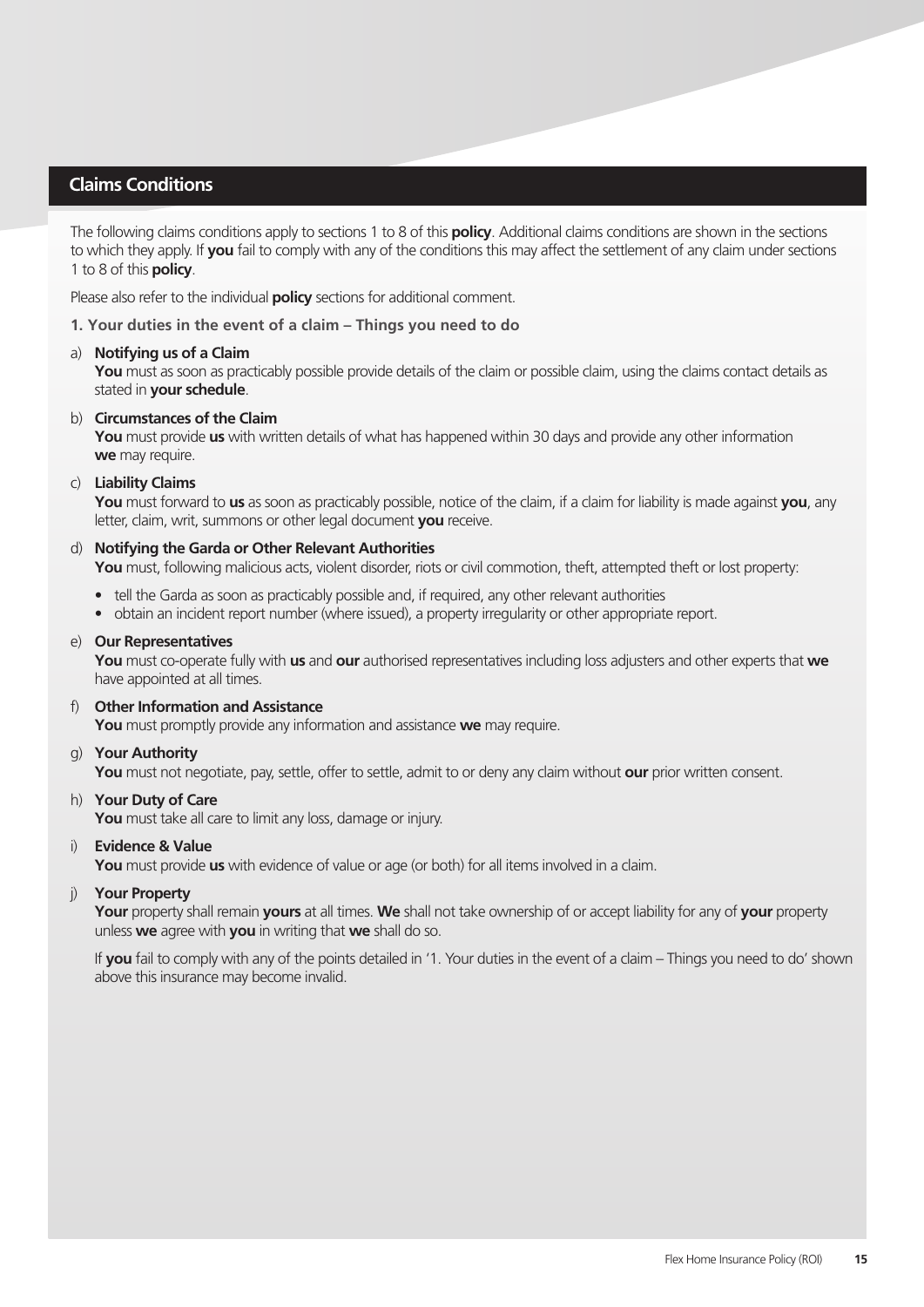

## **Claims Conditions**

## **2. How we deal with your claim**

## a) **Payment of Claims**

Subject to **you** complying with '1. Your duties in the event of a claim – Things you need to do' as detailed above, **we** will ensure that **we** will pay sums due to **you** for any valid claim allowing time for investigation and assessment of the claim.

## b) **Defence of Claims**

**We** may have the right to:

- take full responsibility for conducting, defending or settling any claim in **your** name
- take any action **we** consider necessary to enforce **your** rights or **our** rights under this insurance

## c) **Joint Insureds**

The most **we** will pay is the relevant **sum insured**. If there is more than one of **you** the total amount **we** will pay will not exceed the amount **we** will be liable to pay any one of **you**.

#### d) **Disputes**

If any difference shall arise as to the amounts to be paid under this **policy** (liability being otherwise admitted) such difference shall be referred within 12 months of the dispute arising to the arbitrator who will be jointly appointed in agreement or failing agreement appointed by the President for the time being of the Incorporated Law Society of Ireland. If the dispute has not been referred to arbitration within the aforesaid 12 month period then the claim shall be deemed to have been abandoned and recoverable thereafter.

#### e) **Excess**

If **your** claim is in respect of a single event and **we** are paying **you** under multiple sections of **your policy** then **we** will only deduct the highest **excess** of those sections rather than deducting each **excess** under each section.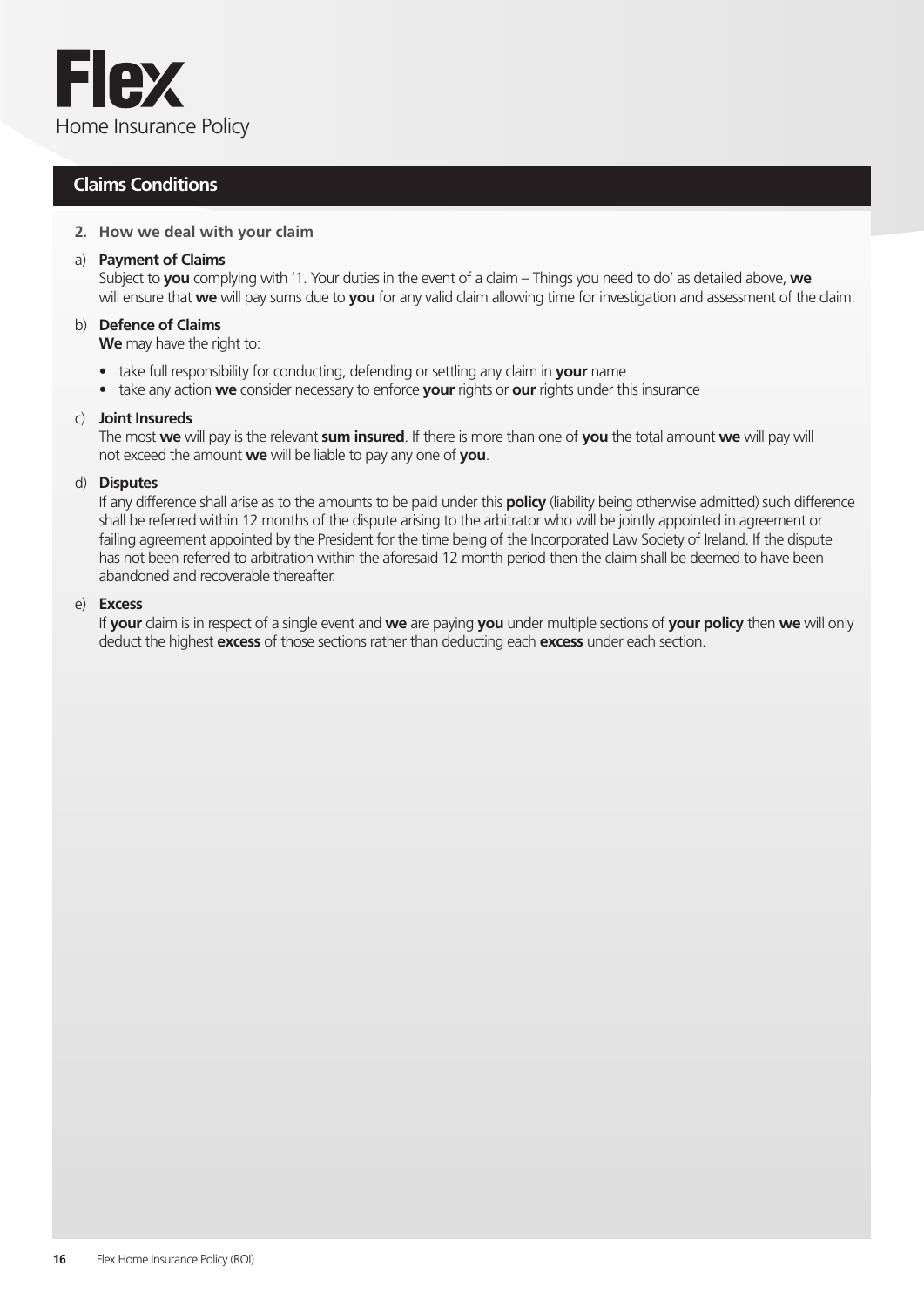## **Section 1 - Buildings - Standard Cover**

The following cover applies only if **your schedule** shows that it is included. **We** will not pay more than the **sum insured** less the **excess** for each **premises** shown in **your schedule.**

**What is not covered**

**We** will not pay

#### **What is covered**

This insurance covers the **buildings** for physical loss or damage caused by

- 1. fire, lightning, explosion or earthquake
- 2. aircraft and other flying devices or items dropped from them
- 3. storm, flood or weight of snow

4. escape of water from or frost damage to fixed water tanks, apparatus or pipes

- 5. escape of oil from a fixed domestic oil-fired heating installation or smoke damage caused by a fault in any fixed domestic heating installation
- 6. theft or attempted theft
- 7. collision by any vehicle or animal
- 8. any person taking part in a riot, violent disorder, strike, labour disturbance, civil commotion or acting maliciously
- a) for loss or damage caused by **subsidence**, **heave** or **landslip** other than as covered under number 9 in Section 1 – Buildings – Standard Cover.
- b) for loss or damage to domestic fixed fuel-oil tanks in the open, **swimming pools**, hot tubs, tennis courts, drives, paths, patios and terraces, gates and fences, septic tanks, lamp posts, wind turbines, solar panels and ornamental fountains and ponds.
- a) for loss or damage caused by **subsidence**, **heave** or **landslip** other than as covered under number 9 in Section 1 – Buildings – Standard Cover.
- b) for loss or damage to domestic fixed fuel-oil tanks, **swimming pools**, hot tubs and ornamental fountains or ponds.
- c) for loss or damage while the **home** is **unoccupied**.
- d) for loss or damage due to the lack of grouting or sealant.
- a) for loss or damage while the **home** is **unoccupied**.
- b) any amount over  $\in$  50,000 for clean up costs following an escape of oil.
- c) any loss or damage caused by the escape of oil from an oil tank installed more than 10 years ago.
- a) for loss or damage while the **home** is **unoccupied**.
- b) for loss or damage while the **home** is lent, let or sublet unless the loss or damage follows damage to the **home** and/or threat or violence against **you** or the **occupant** in the course of entry.
- a) for loss or damage while the **home** is **unoccupied**.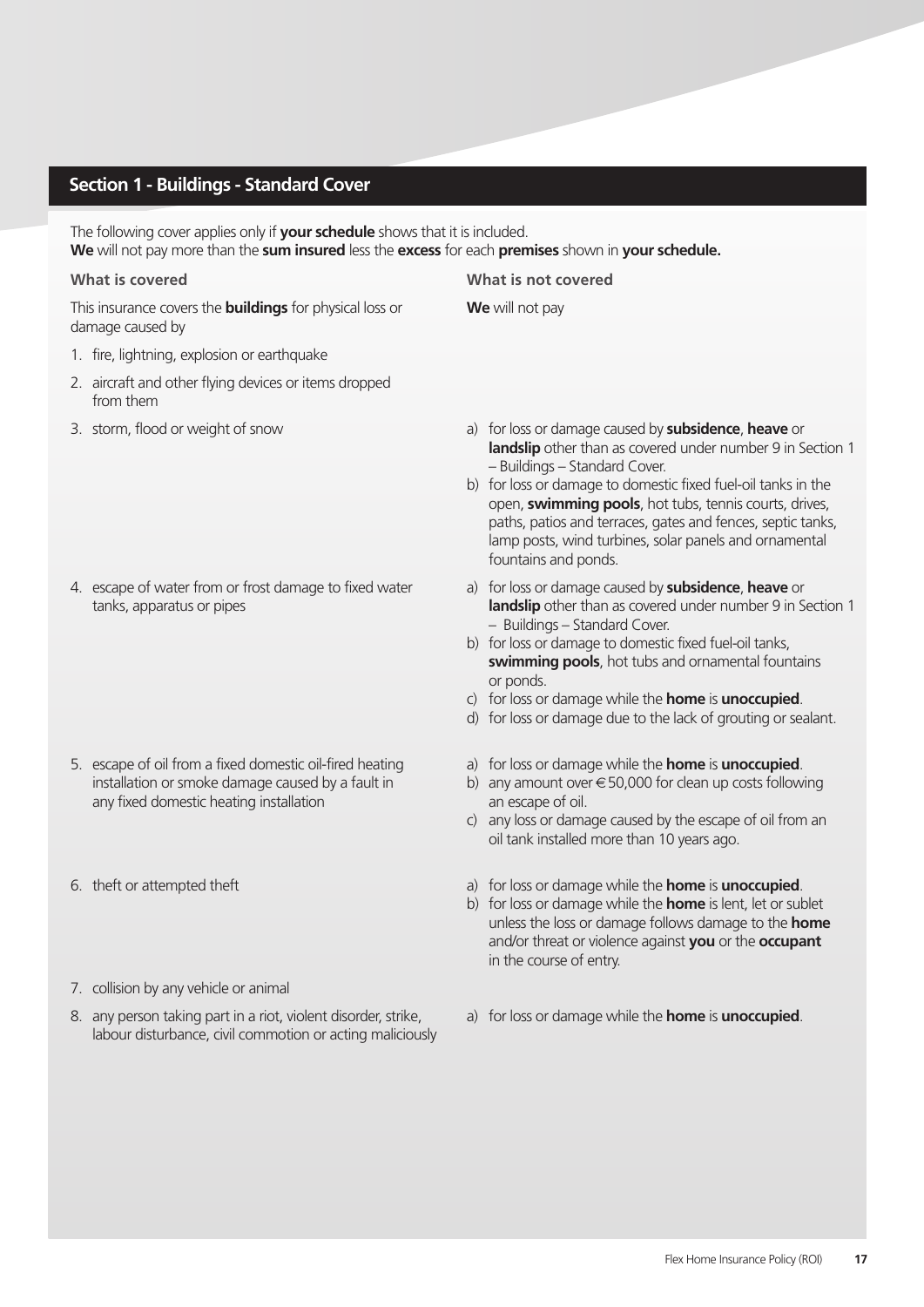

## **Section 1 - Buildings - Standard Cover**

## **What is covered**

9. **subsidence** or **heave** of the site on which the **buildings** stand or **landslip**

#### **What is not covered**

#### **We** will not pay

- a) for loss or damage to **swimming pools**, hot tubs, tennis courts, service tanks, central heating oil tanks, ground source heating pumps, terraces, paths, drives, walls, fences, gates and hedges unless **your home** is damaged by the same cause and at the same time.
- b) for loss or damage caused by impact and infill.
- c) for loss or damage occurring while the **buildings** are undergoing demolition, structural alterations or structural repairs.
- d) for loss or damage caused by **settlement**.
- e) for loss or damage caused by riverbank or coastal erosion.
- f) for loss or damage arising from defective materials or faulty workmanship.
- g) for loss or damage arising from movement of solid floor slabs, unless the foundations beneath the exterior walls of **your home** are damaged by the same cause and at the same time.
- a) for loss or damage to radio and television aerials, satellite dishes, their fittings and masts.
- a) for loss or damage caused by trees being cut down or cut back within the **premises**.
- b) for loss or damage to gates and fences.
- c) for removing any part of the tree that is still below the ground.
- d) for restoring the site.

## **Section 1 - Buildings - Additional Cover**

10.breakage or collapse of fixed radio and television aerials, fixed satellite dishes and their fittings and masts

11.falling trees, telegraph poles or lamp-posts

The following additional cover is automatically provided by the **policy** unless amended by **endorsement** under the 'Endorsement(s) applying' section of **your schedule**.

## **What is covered**

This section of the insurance also covers

**A - Accidental Damage** to Fixtures & Fittings **We** will pay for **accidental damage** to:

- fixed glass and double glazing (including the cost of replacing frames)
- solar panels
- **sanitary ware**
- ceramic hobs

all forming part of the **buildings**.

**What is not covered**

**We** will not pay

a) for loss or damage while the **home** is **unoccupied**.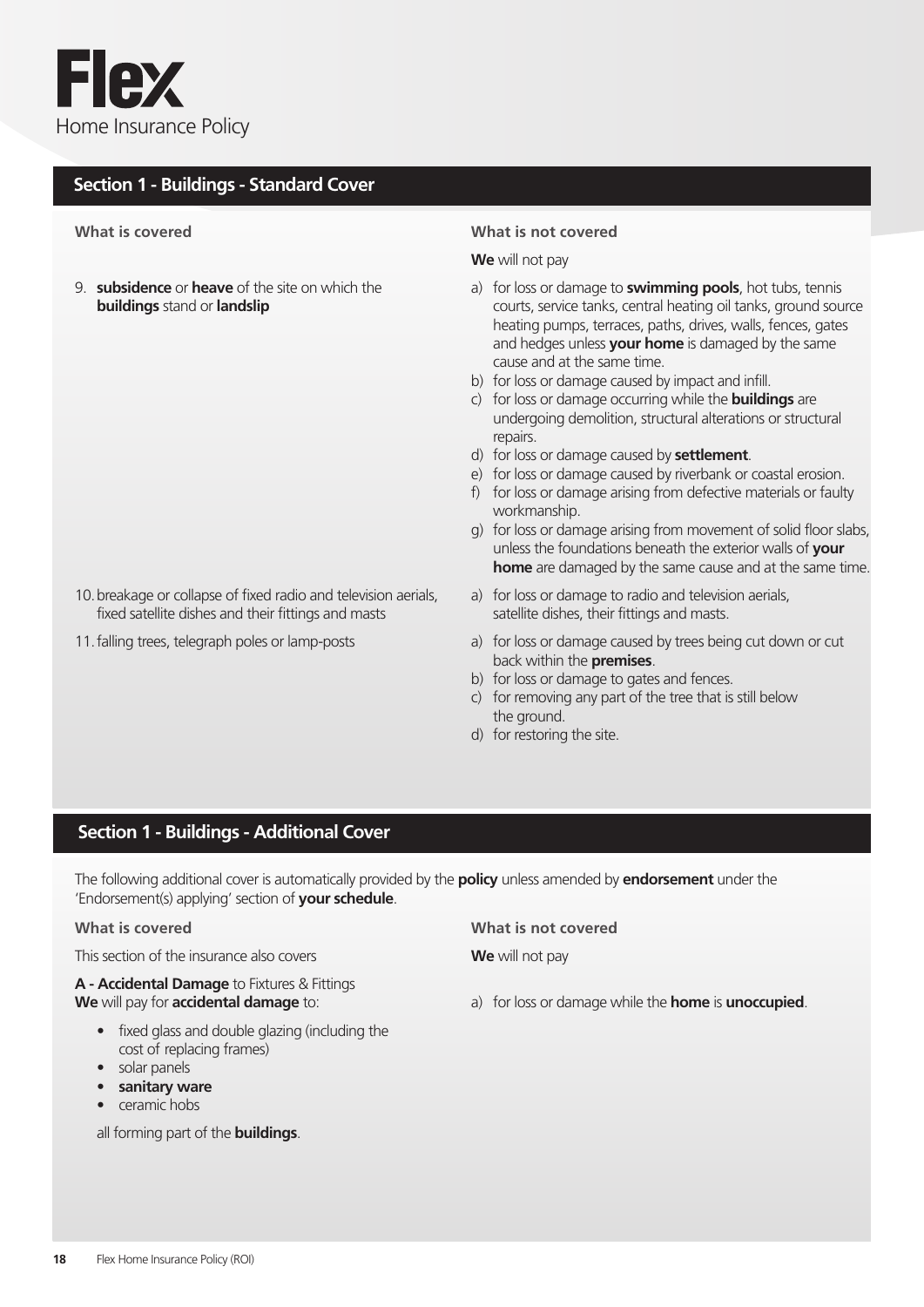## **Section 1 - Buildings - Additional Cover**

**What is covered**

## **B - Accidental Damage** to Services **We** will pay for **accidental damage** to:

- domestic oil pipes
- underground water-supply pipes
- underground sewers, drains and septic tanks
- underground gas pipes
- underground cables

which **you** are legally responsible for and which provide services to or from **your home**.

**C -** Loss of Rent/Alternative Accommodation

The rent **you** would have received but are unable to recover while the **home** cannot be lived in following loss or damage which is covered under the events insured under numbers 1 to 11 in Section 1 – Buildings – Standard Cover; or

The cost of using other accommodation substantially the same as **your** existing accommodation, which **you** have to pay for **you** and **your** pets as the **home** cannot be lived in following loss or damage which is covered under the events insured under numbers 1 to 11 in Section 1 – Buildings – Standard Cover

- **D -** Professional Fees & Expenses Expenses **you** have to pay and which **we** have agreed in writing for:
	- architects', surveyors', consulting engineers' and legal fees
	- the cost of removing debris and making safe the **buildings**
	- costs **you** have to pay in order to comply with any government or local authority requirements

following loss or damage to the **buildings** which is covered under section 1.

**E -** Loss of Metered Water

Increased domestic metered water charges **you** have to pay following an escape of water which is covered under the event insured under number 4 in Section 1 – Buildings – Standard Cover.

## **F -** Sale of **your Premises**

Anyone buying the **premises** will be entitled to have the benefit of section 1 for the period from exchange of contracts (or if in Scotland from the date **you** accept the offer of purchase) until completion of the sale or expiry of the insurance whichever is the sooner.

## **What is not covered**

## **We** will not pay

a) for loss or damage while the **home** is **unoccupied**.

- a) any amount over 20% of the **sum insured** for the **buildings** damaged or destroyed.
- b) any loss of rent or alternative accommodation payable after the property is reinstated and ready for habitation.
- c) any costs incurred without **our** agreement to pay.
- d) any costs recoverable elsewhere.
- e) more than 12 months for this additional cover.
- f) any loss of rent at the same time as paying the cost of alternative accommodation.
- g) any alternative accommodation at the same time as paying loss of rent.
- a) any expenses for preparing a claim or an estimate of loss or damage.
- b) any costs if government or local authority requirements have been served on **you** before the loss or damage.

- a) more than €1,000 in any **period of insurance**. If **you** claim for such loss under sections 1 and 2, **we** will not pay more than  $\in$  1,000 in total.
- b) for loss of metered water whilst **your home** is **unoccupied**.
- a) if the **buildings** are more specifically insured under any other insurance.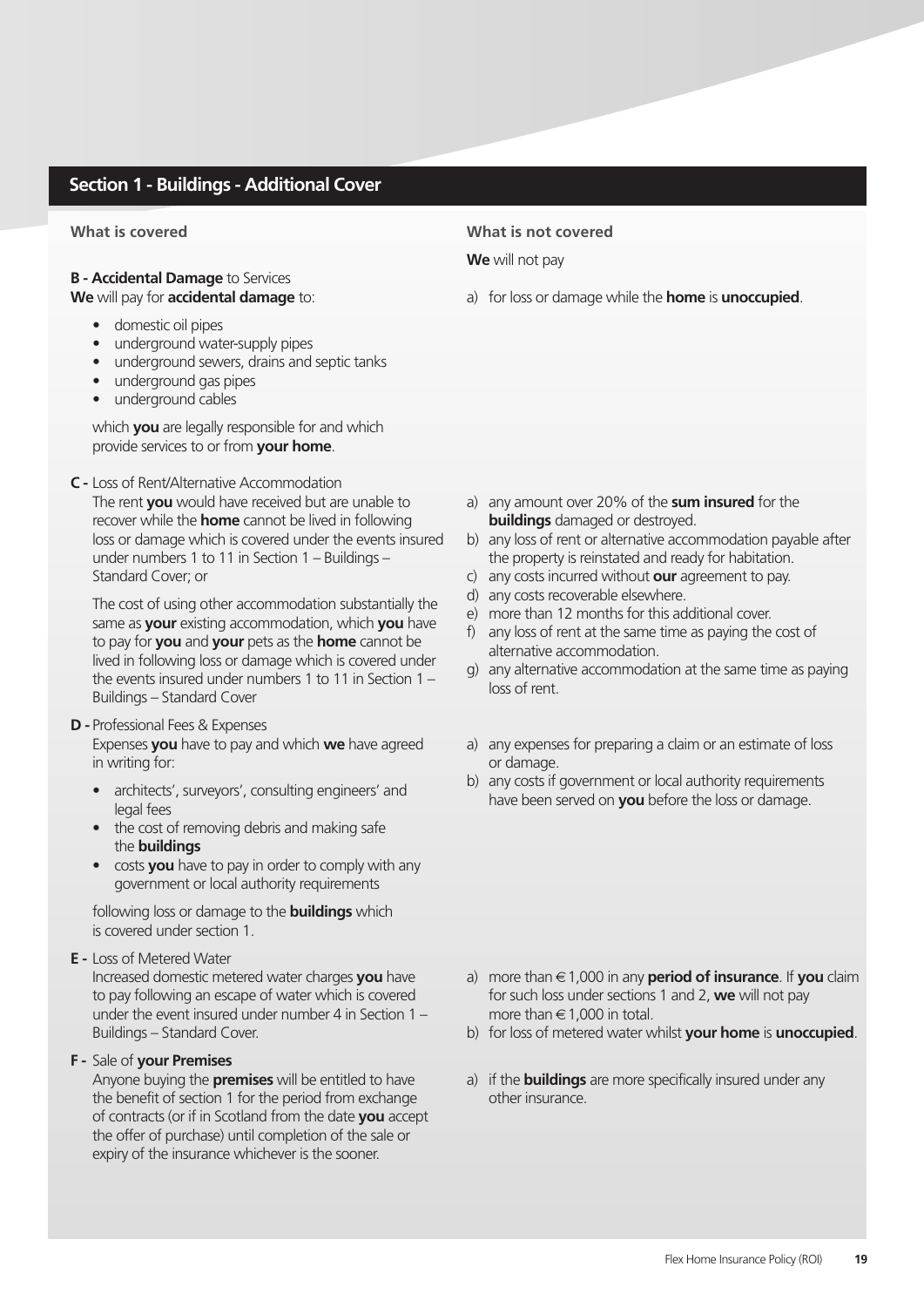

## **Section 1 - Buildings - Additional Cover**

## **What is covered**

**G -** Trace & Access

The costs incurred to find the source of escape of:

- Water, oil or gas from any domestic water or heating installation within the **home** including subsequent repairs to walls, floors and ceilings
- Water from underground service pipes, cables, sewers and drains for which **you** are legally responsible outside the **home** but at the address shown on **your schedule**.

## **H -** Loss of Oil

Loss of domestic oil from fixed fuel oil tanks.

**I -** Squatters

The cost of alternative accommodation for **you** and **your** pets while **your home** is occupied by squatters.

**J -** Emergency Entries

Damage to the **buildings** caused when the fire service, the Garda or the ambulance service have to make a forced entry because of an emergency to **you**.

## **K -** Garden, Plants & Shrubs

Damage to **your** garden caused directly by fire, lightning, explosion, impact by any aircraft or other aerial devices, rail or road vehicles or anything dropped from an aircraft theft, vandalism and malicious damage.

**L -** Replacement Locks

Costs **you** have to pay for replacing locks and keys to safes, alarms, outside doors and windows of the **home** following:

- a) theft or loss of **your** keys; or
- b) where there is evidence that such keys have been copied by an unauthorised person.
- **M-**Ground Rent

Ground rent which **you** have to pay whilst the **home** cannot be lived in following loss or damage which is covered under the events insured under numbers 1 to 11 in Section 1 – Buildings – Standard Cover.

## **What is not covered**

- a) more than €5,000 in any **period of insurance**.
- b) any cost incurred whilst **your home** is **unoccupied**.

- a) more than €1,000 in any **period of insurance.** If **you** claim for such loss under sections 1 and 2, **we** will not pay more than  $\in$  1,000 in total.
- b) for loss of oil whilst **your home** is **unoccupied**.
- c) any loss of oil from an oil tank installed more than 10 years ago.
- a) more than  $\in$  5,000 any one claim.
- a) more than  $\in$  1,000 any one claim.
- a) more than  $\in$  1,000 any one claim.
- b) more than  $\in$  250 for any one plant, tree or shrub.
- c) any costs relating to any undamaged part of the garden.
- d) any plants grown on a commercial basis.
- a) any amount over €2,500 in any **period of insurance**. If **you** claim for such loss under sections 1 and 2, **we** will not pay more than €2,500 in total.
- a) any amount over 10% of the **sum insured** for the **buildings** damaged or destroyed.
- b) any ground rent payable after the property is reinstated and ready for habitation.
- c) any costs incurred without **our** agreement to pay.
- d) any costs recoverable elsewhere.
- e) more than 12 months for this additional cover.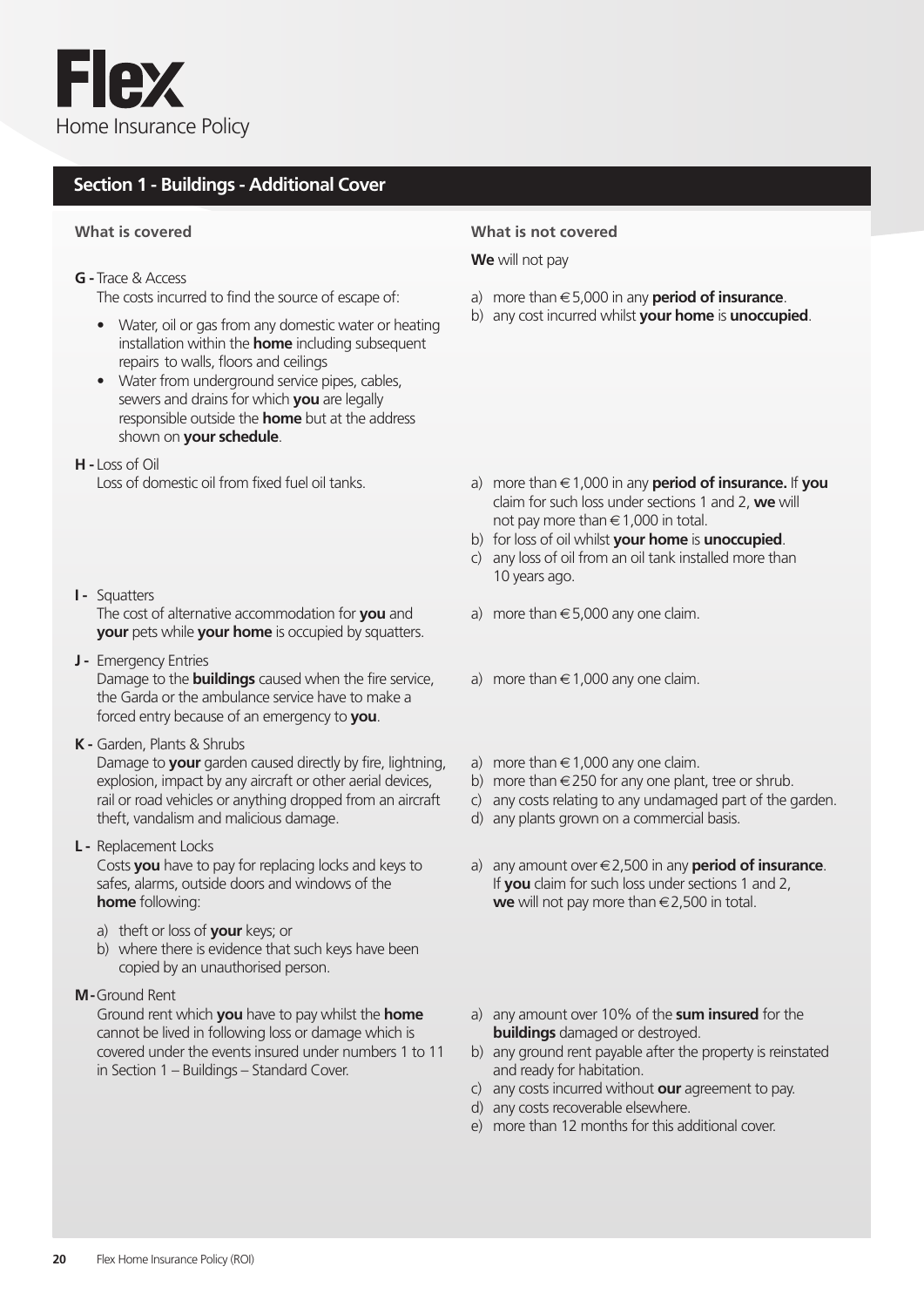## **Section 1 - Buildings - Additional Cover**

## **What is covered**

- **N -**Damage by Emergency Services The cost of restoring any loss or damage caused to landscaped gardens by the Emergency Services in attending the **premises** due to loss or damage which is covered under numbers 1 to 11 in Section 1 – Buildings – Standard Cover.
- **O -**Unauthorised Use of Electricity Gas or Water The costs of metered electricity, gas or water for which **you** are legally responsible arising from its unauthorised use by persons taking possession or occupying the **home** without **your** consent.
- **P -** Fire Brigade Charges

Charges levied by a fire authority in accordance with the provisions of the Fire Services Act 1981 in controlling or extinguishing fire affecting (or threatening to affect) the **buildings** in circumstances which have given rise to a valid claim under this **policy**.

#### **What is not covered**

- a) more than  $\in$  1,000 any one claim.
- a) more than  $\in$  2,500 any one claim.
- b) where **you** have not acted as soon as practicably possible to stop the unauthorised use once **you** had be made aware of the unauthorised use.
- a) more than  $\in$  2,000 any one claim.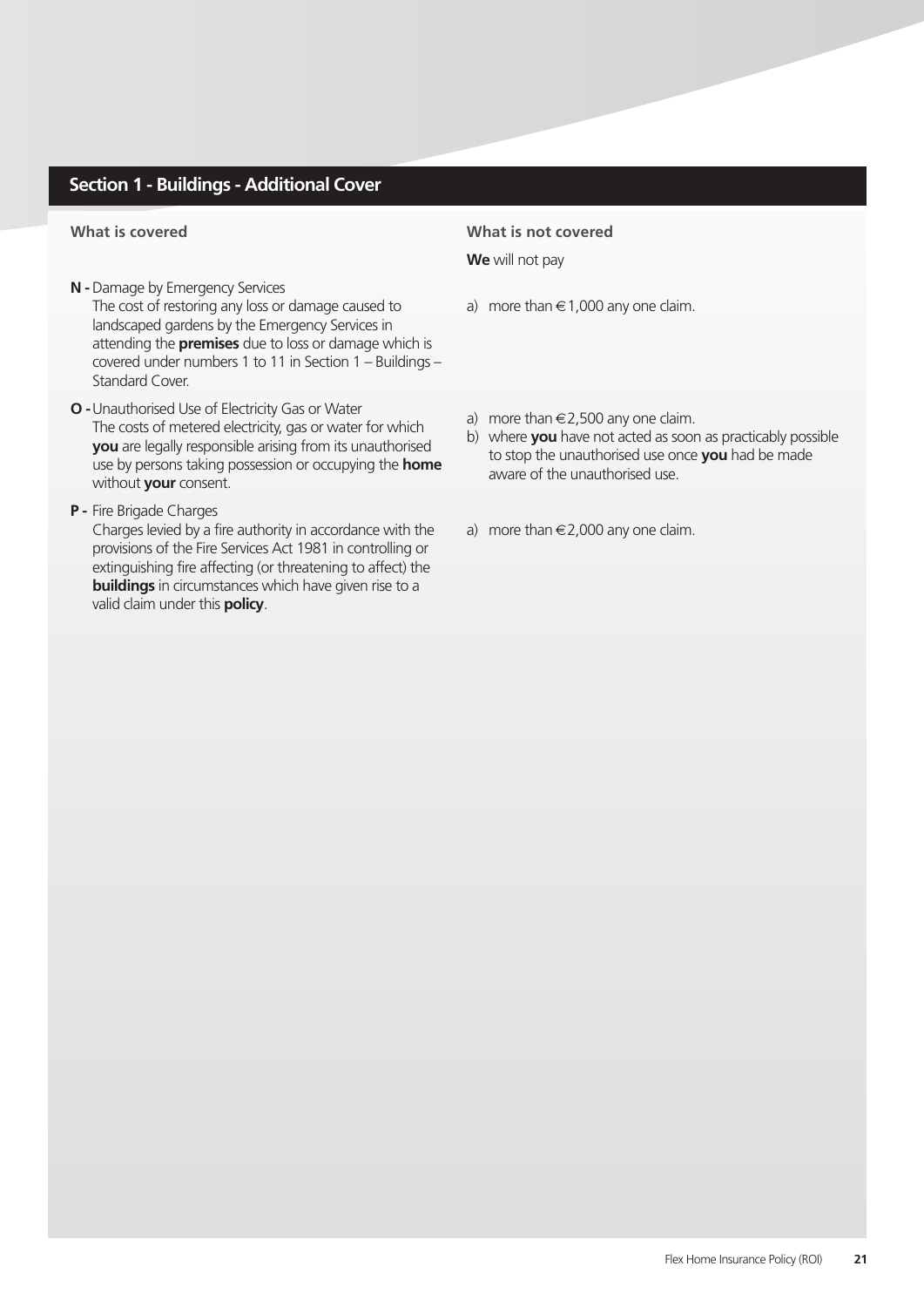

## **Section 1 - Buildings - Accidental Damage**

The following applies only if the **schedule** shows that **accidental damage** to the **buildings** is included.

This extension covers **accidental damage** to the **buildings We** will not pay

- a) for damage or any proportion of damage which **we** specifically exclude elsewhere under section 1.
- b) for the **buildings** moving, settling, collapsing or cracking.
- c) for damage while the **home** is being altered, repaired, maintained or extended.
- d) for damage while the **home** is lent, let or sublet.
- d) for the cost of maintenance and routine redecoration.
- e) for damage caused by insects, vermin, infestation, corrosion, damp, wet or dry rot, mould or frost.
- f) for damage to **swimming pools**, hot tubs, tennis courts, drives, paths, patios and terraces, walls, gates and fences, septic tanks, lamp posts, ornamental fountains and ponds and fuel tanks.
- g) for any damage caused by or contributed to by or arising from any kind of pollution and/or contamination.
- h) for damage caused by chewing, tearing, scratching or fouling by **your** pets.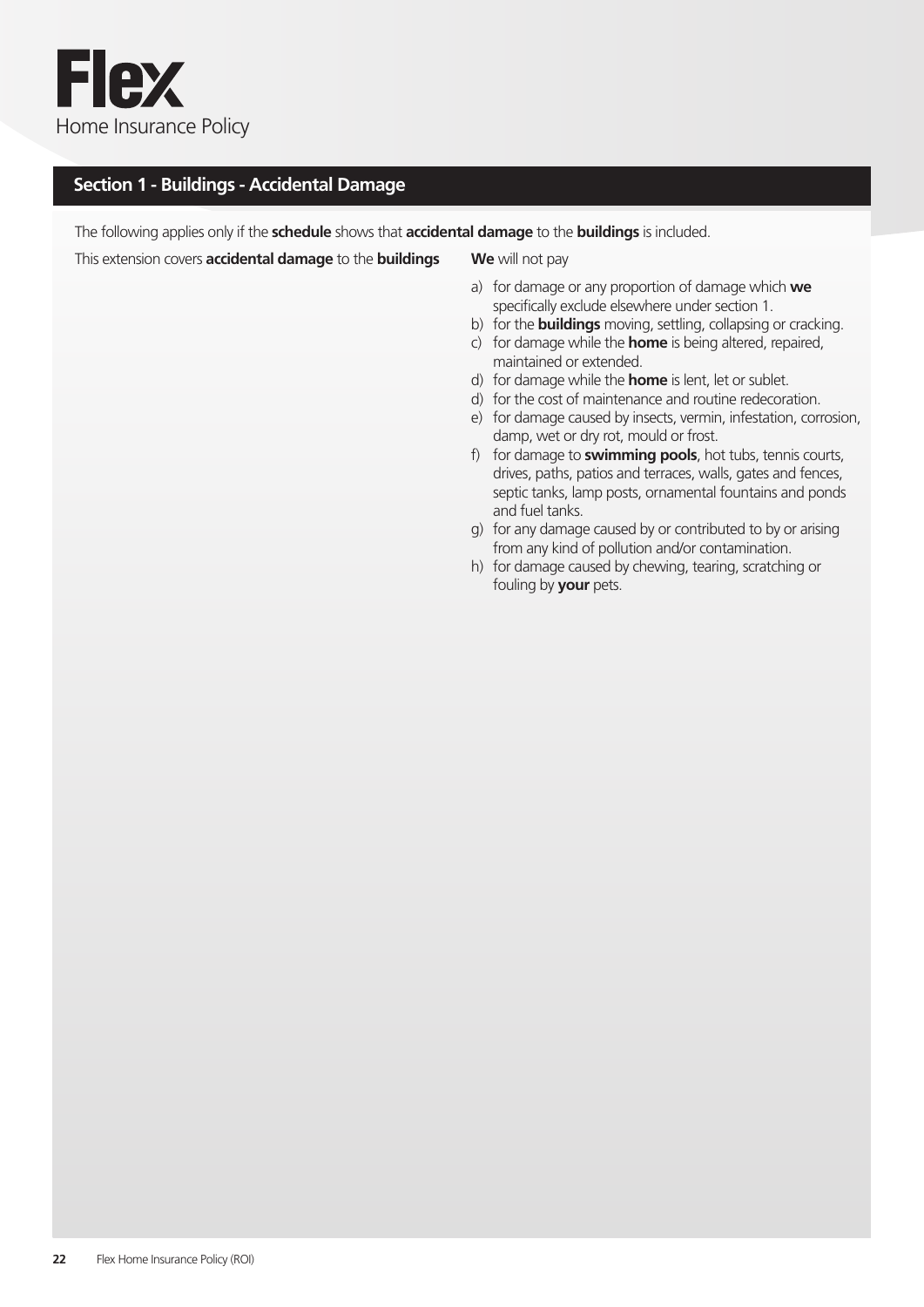## **Section 1 - Buildings - Conditions that Apply to this Section Only**

**How we deal with your claim**

- 1. If **your** claim for loss or damage is covered under section 1, **we** will at **our** option pay the costs of repairing or rebuilding as long as:
	- the **buildings** were in <sup>a</sup> good state of repair immediately prior to the loss or damage and
	- the **sum insured** is enough to pay for the full cost of rebuilding the **buildings** in their present form and
	- the damage has been repaired or loss has been reinstated.
- 2. **We** will pay up to 50% of the cost of replacing any undamaged parts of the **buildings** which form part of <sup>a</sup> pair, set, suite or part of <sup>a</sup> common design or function but no more than the **buildings sum insured** shown in **your schedule**.

#### **Your sum insured**

If, at the time of any loss or damage, the **buildings sum insured** is not enough to reconstruct **your buildings we** will proportionally reduce the amount of any claim payment made by the percentage of under payment of premium which has arisen as <sup>a</sup> result of the shortfall in the **sum insured**.

For example, if the premium **you** have paid for **your buildings** insurance is equal to 75% of what **your** premium would have been if **your buildings sum insured** was enough to reconstruct **your buildings**, then **we** will pay up to 75% of any claim made by **you**.

If however the correct **sum insured** is shown to exceed **our** acceptance terms and criteria, **we** will follow the 'Correct Information and Changes in Circumstances' notice detailed under 'Your Policy Documentation' section on page 2.

## **Limit of insurance**

**We** will not pay more than the **sum insured** less the **excess** for each **premises** shown in **your schedule**.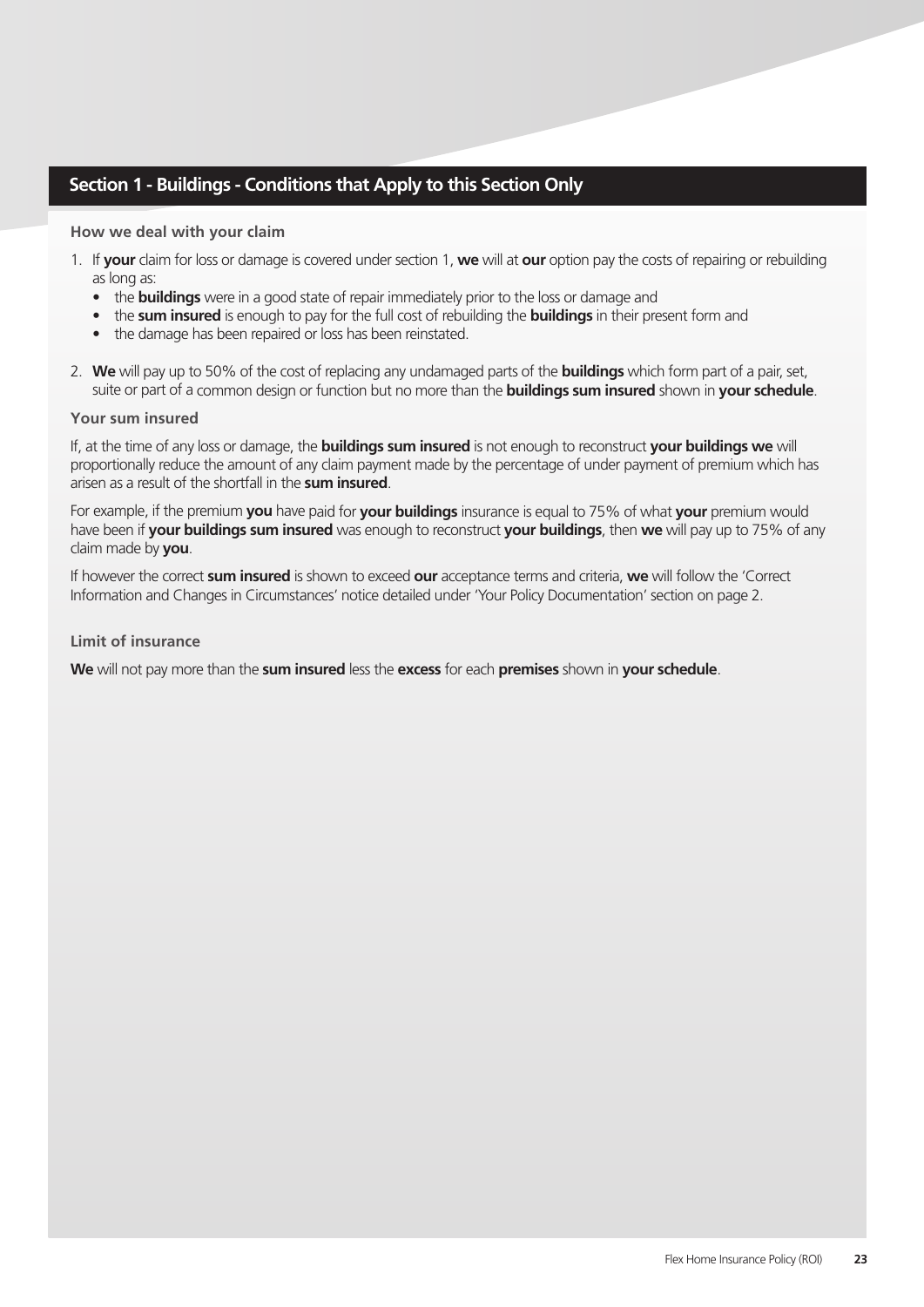

## **Section 2 - Contents - Standard Cover**

The following cover applies only if **your schedule** shows that it is included. **We** will not pay more than the **sum insured** less the **excess** shown in **your schedule.**

## **What is covered**

This insurance covers the **contents** for physical loss or damage caused by:

- 1. fire, lightning, explosion or earthquake
- 2. aircraft and other flying devices or items dropped from them
- 3. storm, flood or weight of snow
- 4. escape of water from fixed water tanks, apparatus or pipes
- 5. escape of oil from a domestic fixed oil-fired heating installation or smoke damage caused by a fault in any fixed domestic heating installation
- 6. theft or attempted theft
- 7. collision by any vehicle or animal
- 8. any person taking part in a riot, violent disorder, strike, labour disturbance, civil commotion or acting maliciously
- 9. **subsidence** or **heave** of the site on which the **buildings** stand or **landslip**

**What is not covered**

**We** will not pay

- a) for property in the open.
- a) for loss or damage while the **home** is **unoccupied**.
- b) for loss or damage due to the lack of grouting or sealant.
- a) for loss or damage while the **home** is **unoccupied**.
- b) any amount over  $\in$  50,000 for clean up costs following an escape of oil.
- c) any loss or damage caused by the escape of oil from an oil tank installed more than 10 years ago.
- a) for loss or damage while the **home** is **unoccupied**.
- b) for loss or damage while the **home** is lent, let or sublet unless the loss or damage follows damage to the **home** and/or threat or violence against **you** or the **occupant** in the course of entry.
- a) for loss or damage while the **home** is **unoccupied**.
- a) for loss or damage caused by impact and infill.
- b) for loss or damage occurring while the **buildings** are undergoing demolition, structural alterations or structural repairs.
- c) for loss or damage caused by **settlement**.
- d) for loss or damage caused by riverbank or coastal erosion.
- e) for loss or damage arising from defective materials or faulty workmanship.
- f) for loss or damage arising from movement of solid floor slabs, unless the foundations beneath the exterior walls of **your home** are damaged by the same cause and at the same time.
- a) for loss or damage caused by trees being cut down or cut back within the **premises**.

10.falling trees, telegraph poles or lamp-posts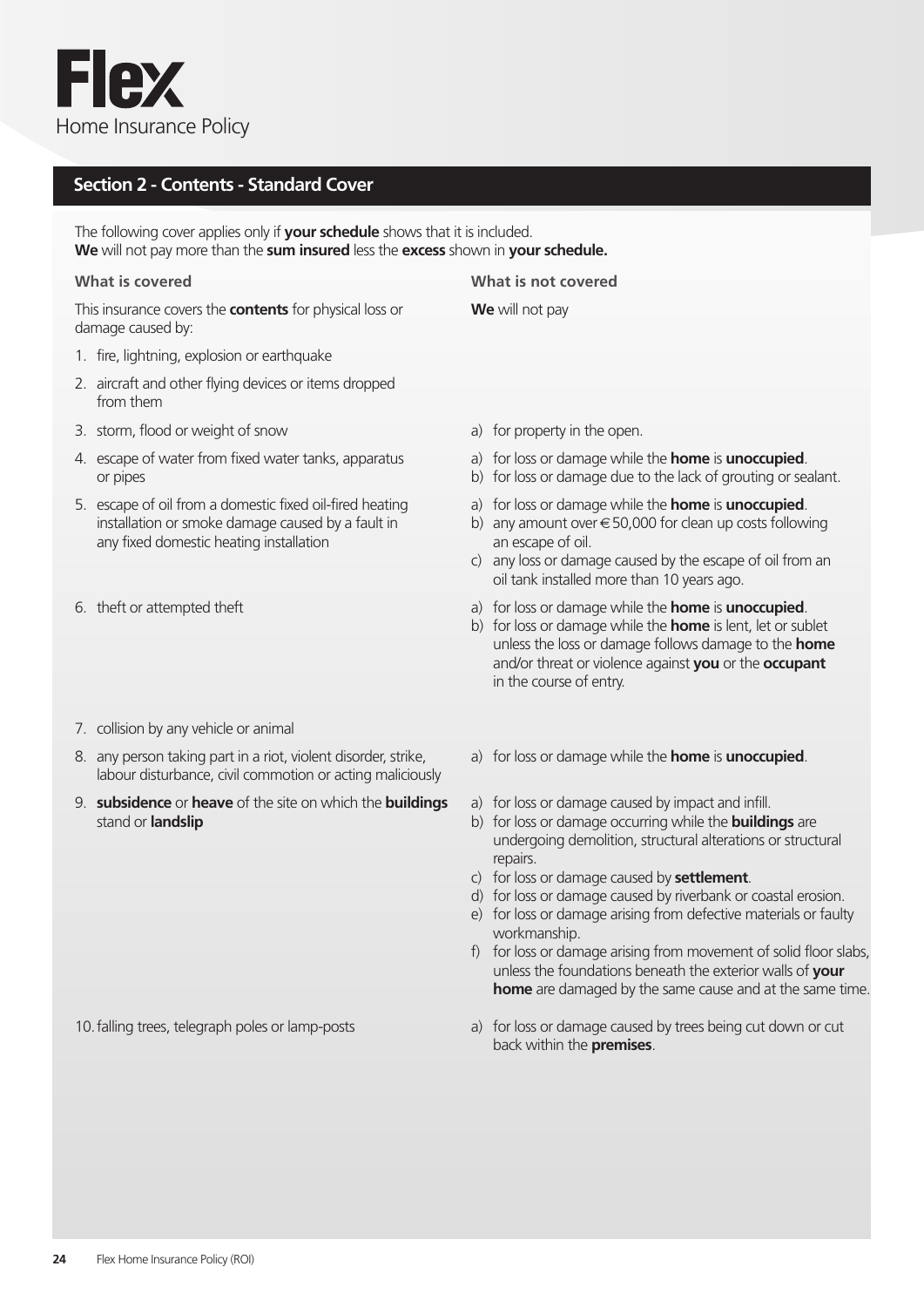The following additional cover is automatically provided by the **policy** unless amended by **endorsement** under the 'Endorsement(s) applying' section of **your schedule**.

## **What is covered**

This section of the insurance also covers

- **A - Accidental Damage** to Electronic Equipment **We** will pay for **accidental damage** to the following electronic equipment situated in **your home**:
	- televisions, satellite decoders
	- audio and visual equipment including MP3 players, cameras and portable DVD and BluRay players
	- radios
	- home computers, laptops, tablets, e-readers
	- gaming consoles including hand held gamers
	- mobile phones.
- **B - Accidental Damage** of Fixtures & Fittings **We** will pay for **accidental damage** to:
	- fixed glass and double glazing
	- **sanitary ware**
	- mirrors
	- glass tops and fixed glass in furniture
	- ceramic hobs

forming part of the **buildings** which **you** are legally liable for as a tenant and do not have other insurance for.

**C - Your contents** temporarily away from **your home We** will pay for loss or damage by any of the events insured under numbers 1 to 10 in Section 2 – Contents – Standard Cover while **your contents** are temporarily away from **your home** for up to a maximum of 120 days in any one **period of insurance**.

## **D -** Rent Owed

The rent **you** have to pay as occupier of the **home**, if the **home** cannot be lived in following loss or damage which is covered under the events insured under numbers 1 to 10 in Section 2 – Contents – Standard Cover.

**What is not covered**

- a) for damage or deterioration caused in the process of repair, renovation, or dismantling.
- b) for damage to tapes, records, cassettes, discs, memory sticks or computer software.
- c) for mechanical or electrical faults or breakdown.
- a) for the cost of repairing, removing or replacing frames.

- a) for **contents** outside the Republic of Ireland.
- b) for **money** or **credit cards**.
- c) any amount over  $\in$  10,000.
- d) **contents** removed for sale or exhibition.
- e) theft unless the loss or damage follows breakage or damage in the **home** in the course of entry.
- f) more than 30 days in any professional storage facility.
- h) for **your contents** temporarily away from **your home** unless they are:
	- in any occupied private dwelling
	- in any building where **you** are living or working
	- in any building for valuation, cleaning or repair
	- in any professional storage facility
	- in any bank or safe deposit.
- a) any amount over 20% of the **contents sum insured**.
- b) more than 12 months for this additional cover.
- c) any costs recoverable elsewhere.
- d) any costs incurred without **our** agreement to pay.
- e) any rent **you** have to pay after the property is reinstated and ready for habitation.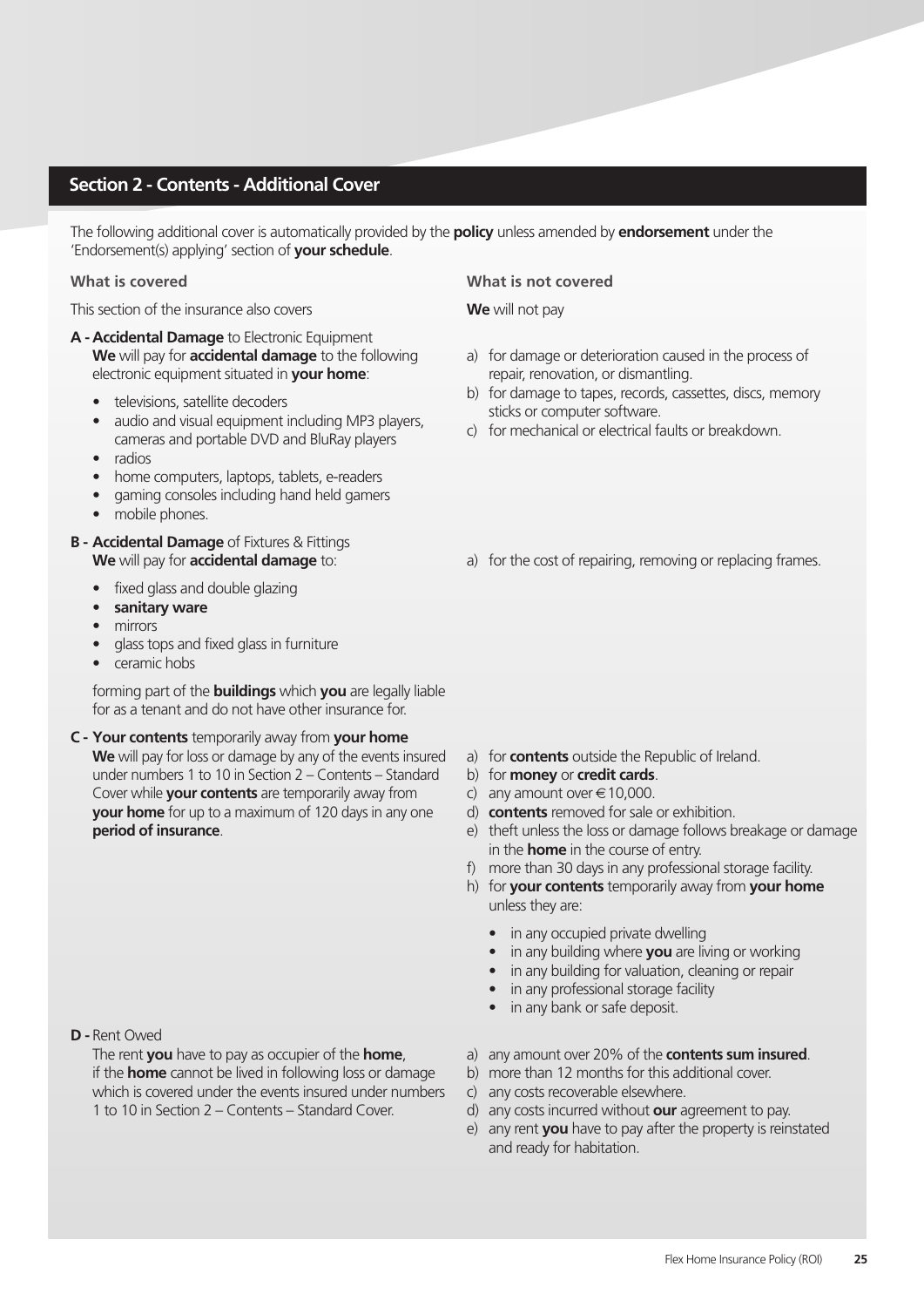

## **What is covered**

**E -** Alternative Accommodation

The cost of using other accommodation substantially the same as **your** existing accommodation, which **you** have to pay for **you** and **your** pets as the **home** cannot be lived in following loss or damage which is covered under the events insured under numbers 1 to 10 in Section 2 – Contents – Standard Cover.

**F -** Tenants Liability

**We** will cover loss or damage caused by the events insured under numbers 1 to 10 in Section 2 – Contents – Standard Cover to the **buildings you** have been made legally responsible for as a tenant of **your premises**.

This does not include **tenants/leaseholders fixtures and fittings**.

- **G - Accidental Damage** to Underground Services **We** will pay for **accidental damage** to:
	- domestic oil pipes
	- underground water-supply pipes
	- underground sewers, drains and septic tanks
	- underground gas pipes
	- underground cables

which **you** are legally liable for as tenant only.

**H -** Fatal Injury

Fatal injury to **you**, happening at the **premises**, caused by outward and visible violence by burglars or by fire, provided that death ensues within twelve (12) months of such injury.

**I -** Replacement Locks

Costs **you** have to pay for replacing locks and keys to safes, alarms, outside doors and windows of the **home** following:

- a) theft or loss of **your** keys; or
- b) where there is evidence that such keys have been copied by an unauthorised person.
- **J -** Loss of Metered Water

Increased domestic metered water charges **you** have to pay following an escape of water which is covered under the event insured under number 4 in Section 2 – Contents – Standard Cover.

## **What is not covered**

- a) any amount over 20% of the **contents sum insured**.
- b) more than 12 months for this additional cover.
- c) any costs recoverable elsewhere.
- d) any costs incurred without **our** agreement to pay.
- e) any alternative accommodation payable after the property is reinstated and ready for habitation.
- a) more than 10% of the **sum insured** for **contents** for loss or damage to the **buildings**.
- b) for loss or damage caused by fire, lightning or explosion to the **buildings** other than to the landlord's fixtures or fittings.
- c) for loss or damage arising from **subsidence**, **heave** or **landslip**.
- d) for loss or damage caused by any person taking part in a riot, violent disorder, strike, labour disturbance, civil commotion or acting maliciously.
- e) for loss or damage while the **home** is **unoccupied**.
- f) the cost of maintenance and normal redecoration.

- a) more than  $\in$  10,000 for each insured person (or  $\in$  5,000 for each insured person under sixteen (16) years of age) at the time of death.
- b) more than once under **your policy** for any one incident.
- a) any amount over €2,500 in any **period of insurance**. If **you** claim for such loss under sections 1 and 2, **we** will not pay more than  $\in$  2,500 in total.
- a) more than €1,000 in any **period of insurance.** If **you** claim for such loss under sections 1 and 2, **we** will not pay. more than  $\in$  1,000 in total.
- b) for loss of metered water whilst **your home** is **unoccupied**.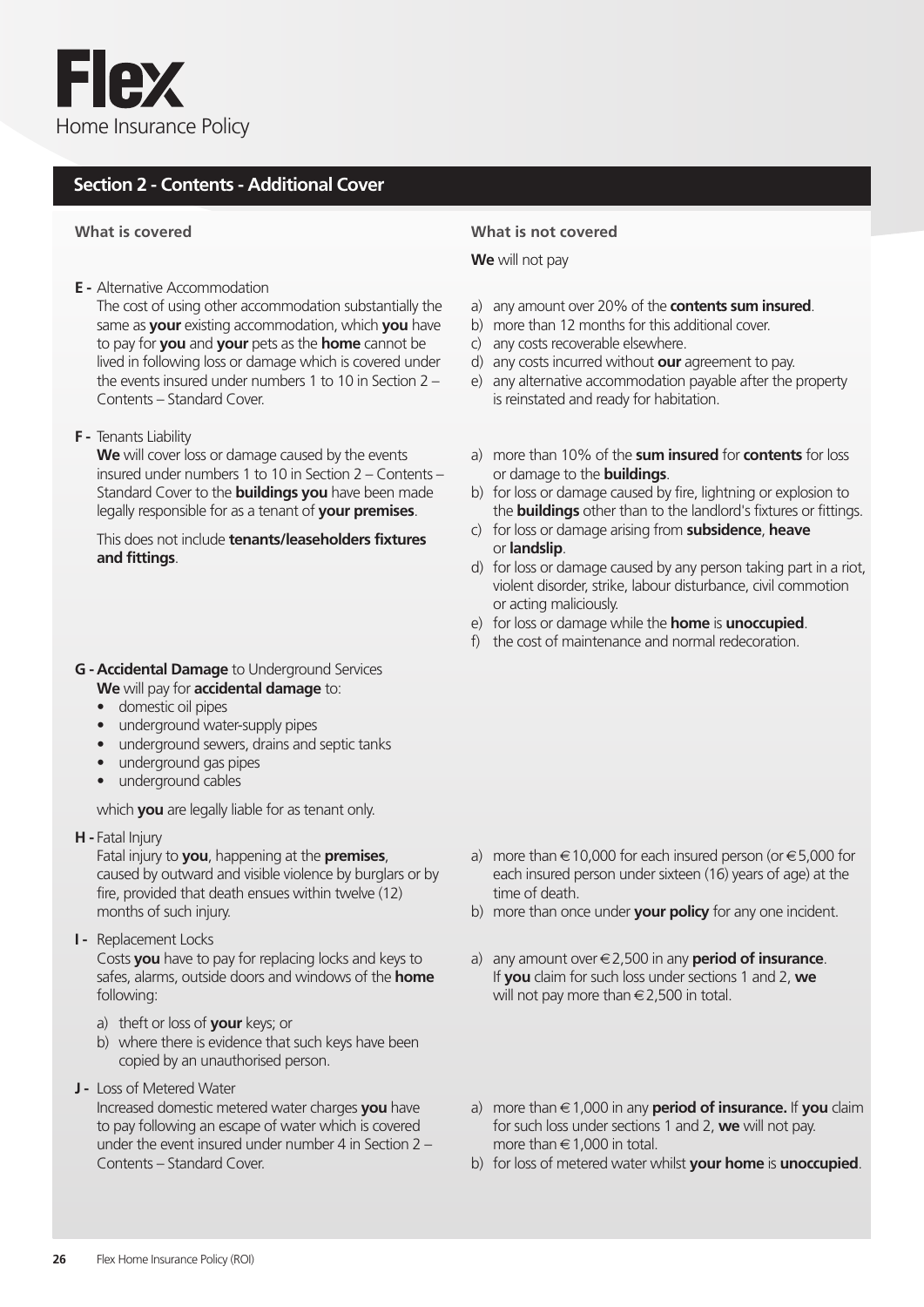## **What is covered**

**K -** Loss of Oil

Loss of domestic oil from fixed fuel oil tanks.

**L -** Reinstating Data

The cost involved in reinstating **your** electronic data including digital downloads stored on **your** computer(s) or other personal electronic entertainment equipment as a result of loss or damage covered under section 2.

#### **M -**Temporary increases to the **sum insured** Loss or damage to additional **contents** between one month before and one month after:

a) a wedding, civil partnership, anniversary and birthday, and/or

b) a religious celebration.

**N - Students and boarders possessions**

Loss or damage to **students and boarders possessions** inside the student or boarders accommodation or other occupied building or being carried between those buildings within the Republic of Ireland during the **period of insurance.**

**O -** Household Removals

**We** will pay for loss or damage by any of the events insured under numbers 1 to 10 in Section 2 – Contents – Standard Cover while **your contents** are being permanently removed from **your home** to any other private property **you** are going to live including while they are being temporarily stored for up to 72 hours.

**P - Home Business Contents**

**We** will pay for loss or damage by any of the events insured under numbers 1 to 10 in Section 2 – Contents – Standard Cover for **home business contents** subject to **your contents sum insured** including **home business contents**.

**Q -** Guests & Visitors Personal Effects

**We** will pay for loss or damage by any of the events insured under numbers 1 to 10 in Section 2 – Contents – Standard Cover for guests, visitors and **domestic employee(s)** personal effects not insured elsewhere while in **your home**.

## **What is not covered**

- a) more than €1,000 in any **period of insurance.** If **you** claim for such loss under sections 1 and 2, **we** will not pay more than  $\in$  1,000 in total.
- b) for loss of oil whilst **your home** is **unoccupied**.
- c) any loss of oil from an oil tank installed more than 10 years ago.
- a) more than  $\in$  2,500 in any one claim.
- a) more than  $\in$  2,500 in any one claim.
- b) any single item of  $\in$  500.
- a) more than  $\epsilon$  5,000 any one claim.
- b) theft unless accompanied by forcible and violent entry.
- a) for **contents** outside the Republic of Ireland.
- b) for **money** or **credit cards**.
- c) for loss or damage to porcelain, china, glass and other brittle articles.
- a) more than  $\in$  5,000 in any one claim.
- a) more than  $\in$  500 any one claim.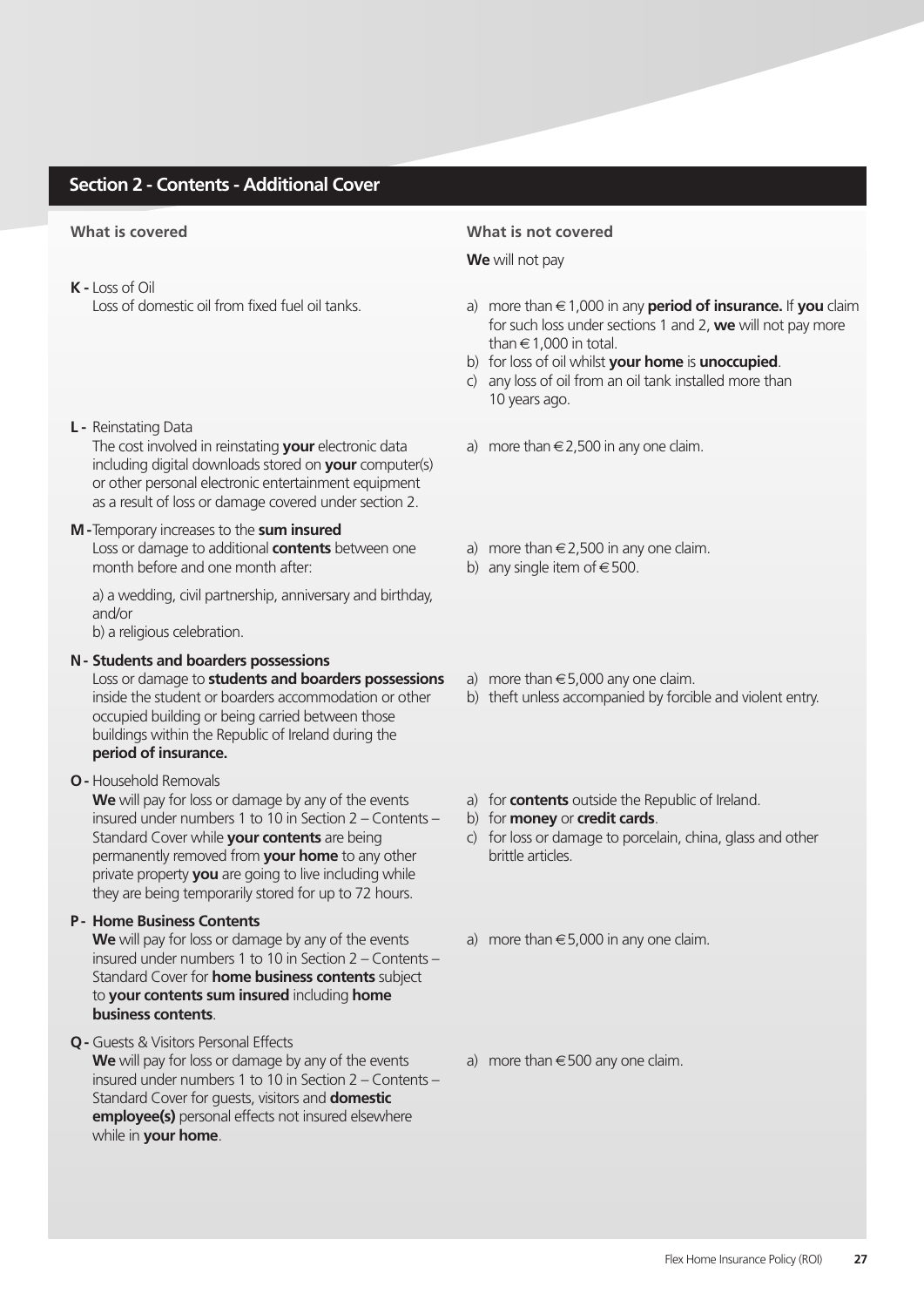

**What is covered**

**R -** Ground Rent

Ground rent which **you** have to pay whilst the **home** cannot be lived in following loss or damage which is covered under the events insured under numbers 1 to 10 in Section 2 – Contents – Standard Cover.

**S -** Fire Brigade Charges

Charges levied by a fire authority in accordance with the provisions of the Fire Services Act 1981 in controlling or extinguishing fire affecting (or threatening to affect) the **buildings** in circumstances which have given rise to a valid claim under this **policy**.

# **What is not covered**

**We** will not pay

- a) any amount over 10% of the **contents sum insured**
- b) any ground rent payable after the property is reinstated and ready for habitation.
- c) any costs incurred without **our** agreement to pay.
- d) any costs recoverable elsewhere.
- e) more than 12 months for this additional cover.
- a) more than  $\in$  2,000 any one claim.

## **Section 2 - Contents - Accidental Damage**

The following applies only if **your schedule** shows that **accidental damage** to **contents** is included.

## **What is covered**

This extension covers **accidental damage** to the **contents** within **your premises**.

**What is not covered**

- a) for damage or any proportion of damage which **we** specifically exclude elsewhere under section 2.
- b) for damage or deterioration of any article caused by dyeing, repair, renovation or whilst being worked upon.
- c) for damage caused by chewing, tearing, scratching or fouling by **your** pets.
- d) for **money** or **credit cards**.
- e) for damage while the **home** is lent, let or sub let.
- f) for damage caused by insects, vermin, infestation, corrosion, damp, wet or dry rot, mould or frost.
- g) for any loss or damage caused by or contributed to by or arising from any kind of pollution and/or contamination.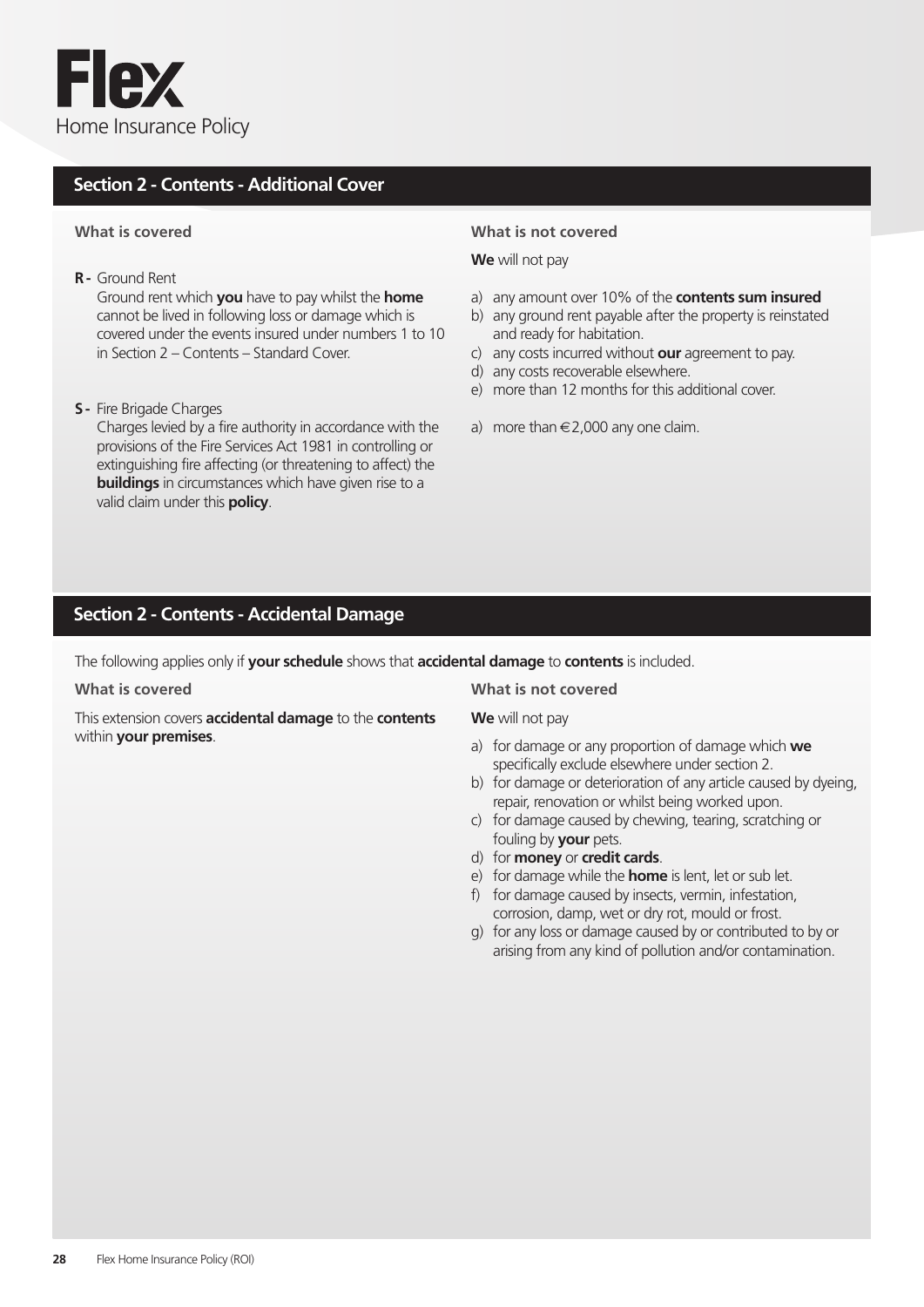## **Section 2 - Contents - Conditions that Apply to this Section Only**

## **How we deal with your claim**

1. If **you** claim for loss or damage to the **contents we** will at **our** option repair, replace or pay for any article covered under section 2.

For total loss or destruction of any article **we** will pay **you** the cost of replacing the article as new, as long as:

- the new article is as close as possible to but not an improvement on the original article when it was new; and
- **you** have paid or **we** have authorised the cost of replacement.

The above basis of settlement will not apply to:

- clothes
- pedal cycles

where **we** will pay up to the value of the item at the time of loss or damage.

2. **We** will pay up to 50% of the cost of replacing any undamaged parts of the **contents** which form part of a pair, set, suite or part of a common design or function but no more than the **contents sum insured** shown in your **schedule**.

#### **Your sum insured**

If, at the time of any loss or damage, the **contents sum insured** is not enough to replace the entire **contents** of **your home** as new, **we** will proportionally reduce the amount of any claim payment made by the percentage of under payment of premium which has arisen as a result of the shortfall in the **sum insured**.

For example, if the premium **you** have paid for **your contents** insurance is equal to 75% of what **your** premium would have been if **your contents sum insured** was enough to replace the entire **contents** of **your home** as new, then **we** will pay up to 75% of any claim made by **you**.

If however the correct **sum insured** is shown to exceed **our** acceptance terms and criteria, **we** will follow the 'Correct Information and Changes in Circumstances' notice detailed under 'Your Policy Documentation' section on page 2.

## **Limit of insurance**

**We** will not pay any more than the **sum insured** for the **contents** less the **excess** of each **premises** shown in **your schedule**.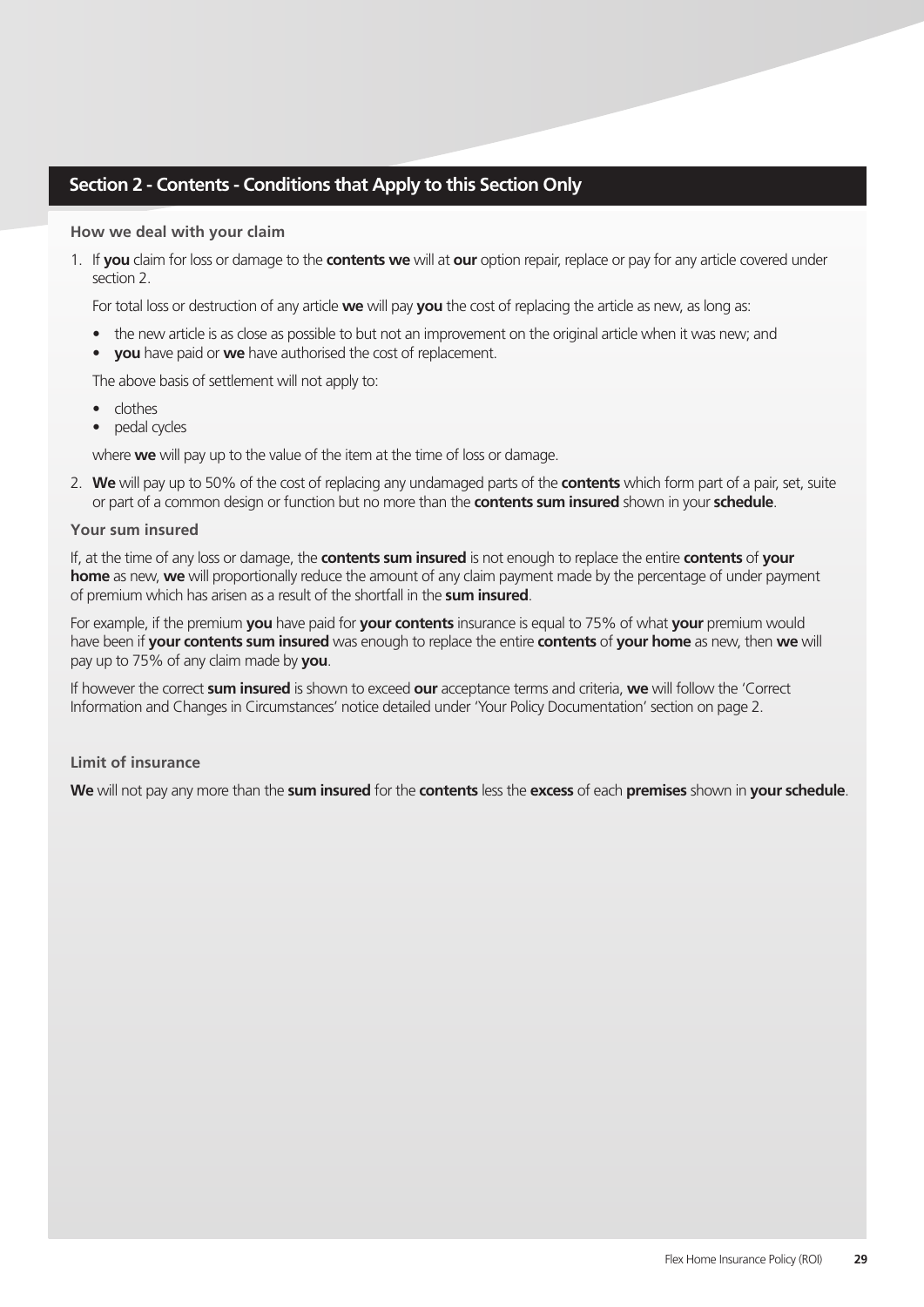

## **Section 3 - Accidents to Domestic Employees**

This section applies only if the **contents** are insured under Section 2.

**What is covered**

**We** will pay **you**

for amounts **you** become legally liable to pay, including costs and expenses which **we** have agreed in writing, for **bodily injury** by accident happening during the **period of insurance** anywhere in the world to **your domestic employee(s)** employed in connection with the **premises** shown in the **schedule**.

**What is not covered**

**We** will not pay **you** for **bodily injury** arising

- a) in Canada or the United States of America after the total period of stay in either or both countries has exceeded 30 days in the **period of insurance**.
- b) from the ownership, operation or possession of any mechanically propelled vehicle (except domestic gardening equipment or motorised mobility scooters, electric wheelchairs and powerchairs).

## **Limit of insurance**

**We** will not pay more than €3,000,000 for any one accident or series of accidents arising out of any one event, plus the costs and expenses which **we** have agreed in writing.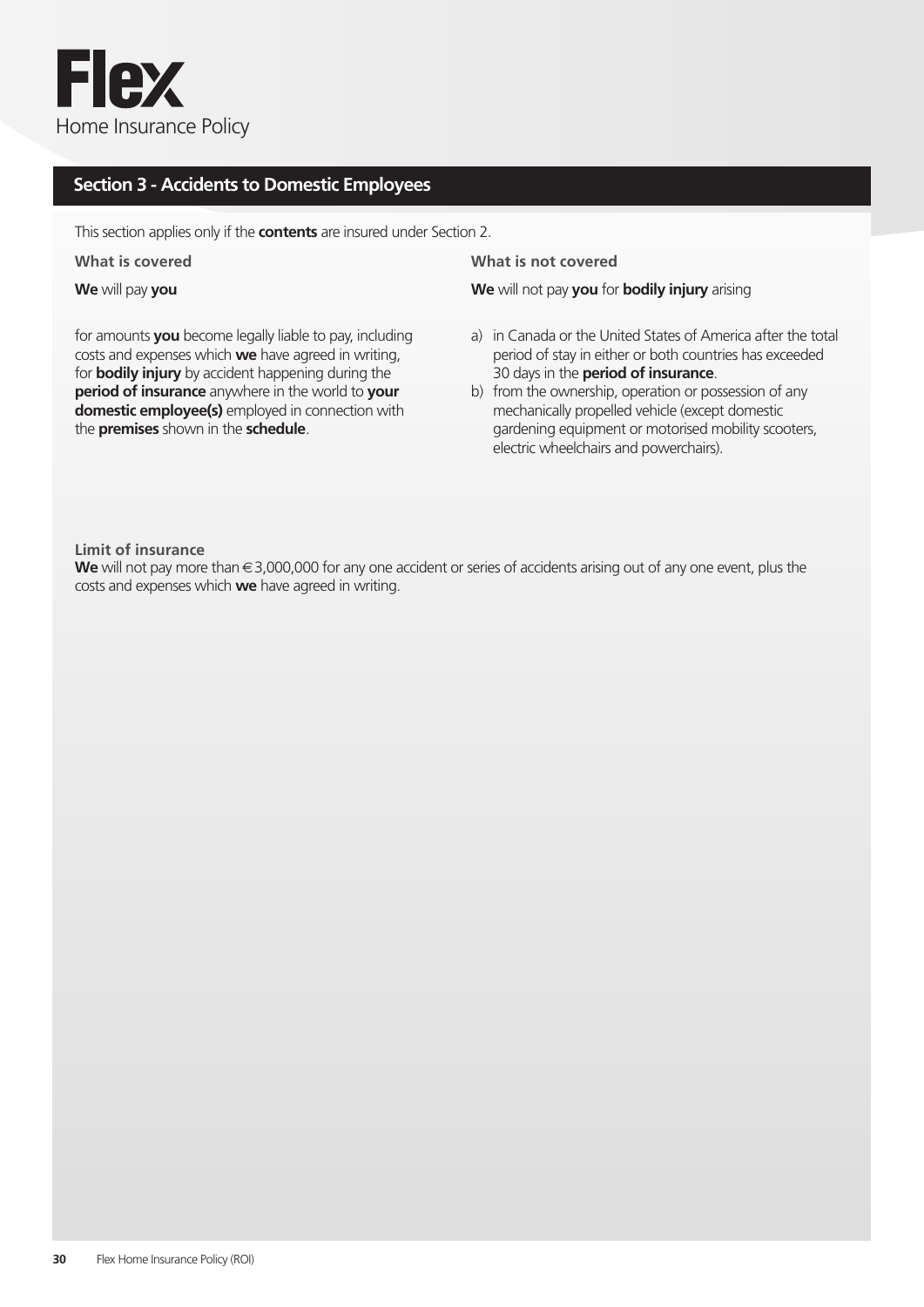## **Section 4 - Legal Liability to the Public**

This section applies only if the **schedule** shows that either the **buildings** are insured under section 1 or the **contents** are insured under section 2 of this insurance.

## **Part A - Legal Liability**

Part A of this section applies in the following way:

- if the **buildings** only are insured, **your** legal liability as owner only but not as occupier is covered under Part A(i) below
- if the **contents** only are insured, **your** legal liability as occupier only but not as owner is covered under Part A(i) and Part A(ii) below
- if the **buildings** and **contents** are insured, **your** legal liability as owner or occupier is covered under Part A(i) and Part A(ii) below

## **What is covered**

## **We** will pay **you**

- i) as owner or occupier for any amounts **you** become legally liable to pay as damages for
- **bodily injury**
- damage to property

caused by an accident happening at the **premises** during the **period of insurance,**

OR

- ii) as a private individual for any amounts **you** become legally liable to pay as damages for
- **bodily injury**
- damage to property

caused by an accident happening anywhere in the world during the **period of insurance**.

## **What is not covered**

**We** will not pay **you** for any liability

- a) for **bodily injury** to
	- **you**
	- any other permanent member of the **home**
	- any person who at the time of sustaining such injury is employed by **you**.
- b) for **bodily injury** arising from any infectious disease, virus or syndrome, including, but not limited to, sexually transmitted diseases or viruses, such as human immunodeficiency virus (HIV), acquired immune deficiency syndrome (AIDS) or any variations however caused.
- c) arising out of any criminal or violent act to another person or property.
- d) for damage to property owned by or in the charge or control of • **you**
	- any other permanent member of the **home**
	- any person employed by **you**
- e) in Canada or the United States of America after the total period of stay in either or both countries has exceeded 30 days in the **period of insurance**.
- f) arising out of advice given, services rendered or any activity in respect of any profession, occupation or business, other than the use of **your home** as an office for non manual work in connection with **your home business**.
- g) which **you** have assumed under contract and which would not otherwise have attached.
- h) arising out of **your** ownership, possession or use of:
	- i) any motorised or horsedrawn vehicle other than:
		- domestic gardening equipment used within the **premises**
		- pedestrian controlled gardening equipment used elsewhere and
		- motorised mobility scooters, electric wheelchairs and powerchairs
	- ii) any power-operated lift (other than domestic stairlifts)
	- iii) any aircraft or watercraft other than manually operated rowing boats, punts or canoes
	- iv) any animal other than cats, horses, or dogs which are not designated as dangerous under the Control of Dogs Act 1986 and the Control of Dogs (Amendment) Act 1992.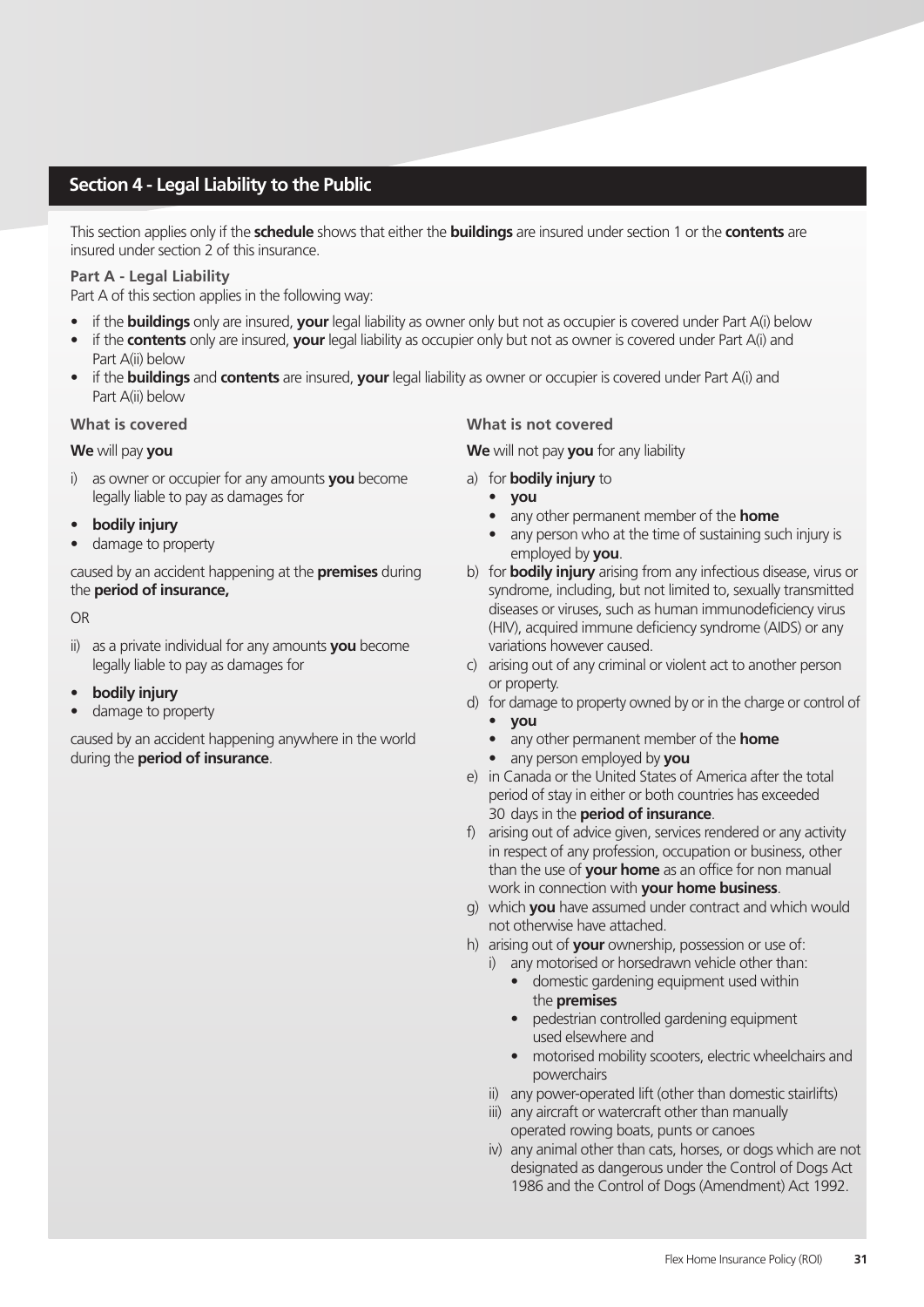

**What is covered**

## **Section 4 - Legal Liability to the Public**

# **What is not covered**

- v) for ownership, possession, use or control of horses not in accordance with the Local Authority Bye-Laws made under the Control of Horses Act 1996 or amendment thereto.
- i) if **you** are entitled to payment under any other insurance until such insurance is exhausted.
- j) in respect of any kind of pollution and/or contamination other than:
	- caused by a sudden, identified, unexpected and unforeseen accident which happens in its entirety at a specific moment of time during the **period of insurance** at the **premises** named in the **schedule**; and
	- reported to **us** as soon as practicably possible, but not later than 30 days from the end of the **period of insurance;**

in which case all such pollution and/or contamination arising out of such accident shall be deemed to have happened at the time of such accident.

k) arising out of **your** ownership, occupation, possession or use of any land or building that is not within the **premises**.

## **Part B - Unrecovered Damages**

## **We** will pay for

sums which **you** have been awarded by a court in the Republic of Ireland and which still remain outstanding three months after the award has been made provided that:

- Part A ii) of this section would have paid **you** had the award been made against **you** rather than to **you**
- there is no appeal pending
- **you** agree to allow **us** to enforce any right which **we** shall become entitled to upon making payment.

## **Limit of insurance**

**We** will not pay

- in respect of pollution and/or contamination: more than €3,000,000 in all
- in respect of other liability covered under section 4: more than €3,000,000 in all for Part A, and €100,000 for Part B for any one accident or series of accidents arising out of any one event, plus the costs and expenses which **we** have agreed in writing.

#### **We** will not pay **you**

a) for any amount in excess of  $\in$  100,000.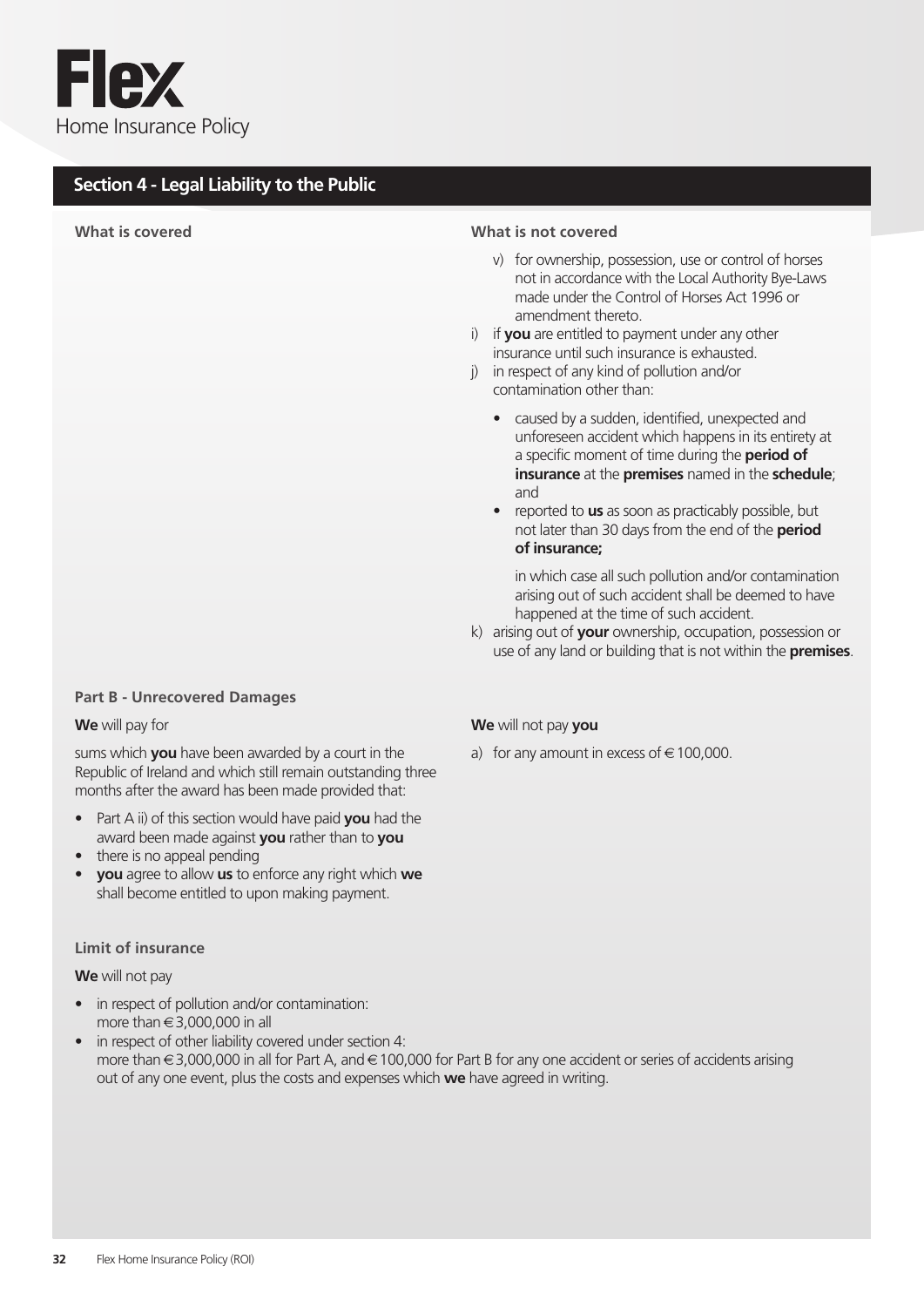## **Section 5 - Valuables and Personal Possessions**

The following cover applies only if **your schedule** shows that it is included. **We** will not pay more than the **sum insured** less the **excess** shown in **your schedule.**

#### **What is covered**

**Valuables** and **personal possessions** up to the **sum insured** shown in **your schedule** against accidental loss or **accidental damage** within the geographical limits shown in the **your schedule**.

## **What is not covered**

#### **We** will not pay

- a) for damage caused by moth or vermin.
- b) any amount over  $\in$  2,500 for any one item unless stated otherwise in the **schedule** or the specification(s) attached to the **schedule**.
- c) for damage or deterioration of any article caused by dyeing, repair, renovation or whilst being worked upon.
- d) for damage to guns caused by rusting or bursting of barrels.
- e) for breakage of any sports equipment whilst in use.
- f) for theft or disappearance of jewellery from baggage unless such baggage is carried by hand and under **your** personal supervision.
- g) any amount over  $\in$  2,000 in total in respect of theft or disappearance of property from any unattended vehicle.
- h) for theft or disappearance of any item from an unattended vehicle unless hidden from view within a concealed boot, concealed luggage compartment, a closed glove compartment or under a manufacturers internal fitted cover/parcel shelf that is locked and forcible and violent entry is used to break into the vehicle.
- i) for damage caused by chewing, tearing, scratching or fouling by **your** pets.
- j) for loss or damage to precious metals, pictures and works of art which occurs outside **your premises**.

## **Section 5 - Valuables and Personal Possessions - Conditions that Apply to this Section Only**

## **How we deal with your claim**

- 1. **We** will at **our** option repair, replace or pay for any article lost or damaged.
- 2. If any insured item which is part of <sup>a</sup> pair or set, **we** will pay up to 50% of the cost of replacing any undamaged parts of the **valuables** and **personal possessions** which form part of <sup>a</sup> pair, set, suite or part of <sup>a</sup> common design or function but no more than the **valuables** and **personal possessions sum insured** shown in **your schedule**.

#### **Your sum insured**

If, at the time of any loss or damage, the unspecified or specified **valuables** and **personal possessions sum insured** is not enough, **we** will proportionally reduce the amount of any claim payment made by the percentage of under payment of premium which has arisen as <sup>a</sup> result of the shortfall in the **sum insured**.

For example, if the premium **you** have paid for unspecified or specified **valuables** and **personal possessions** insurance is equal to 75% of what **your** premium would have been if **your** unspecified or specified **valuables** and **personal possessions sum insured** was enough, then **we** will pay up to 75% of any claim made by **you**.

However, if **personal possessions** are lost or damaged away from the **home we** will not take account of the value of **personal possessions** in the **home** at the time of such loss or damage.

If the correct **sum insured** is shown to exceed **our** acceptance terms and criteria, **we** will follow the 'Correct Information and Changes in Circumstances' notice detailed under 'Your Policy Documentation' section on page 2.

#### **Limit of insurance**

**We** will not pay more than the **sum insured** less the **excess** shown in the **schedule**.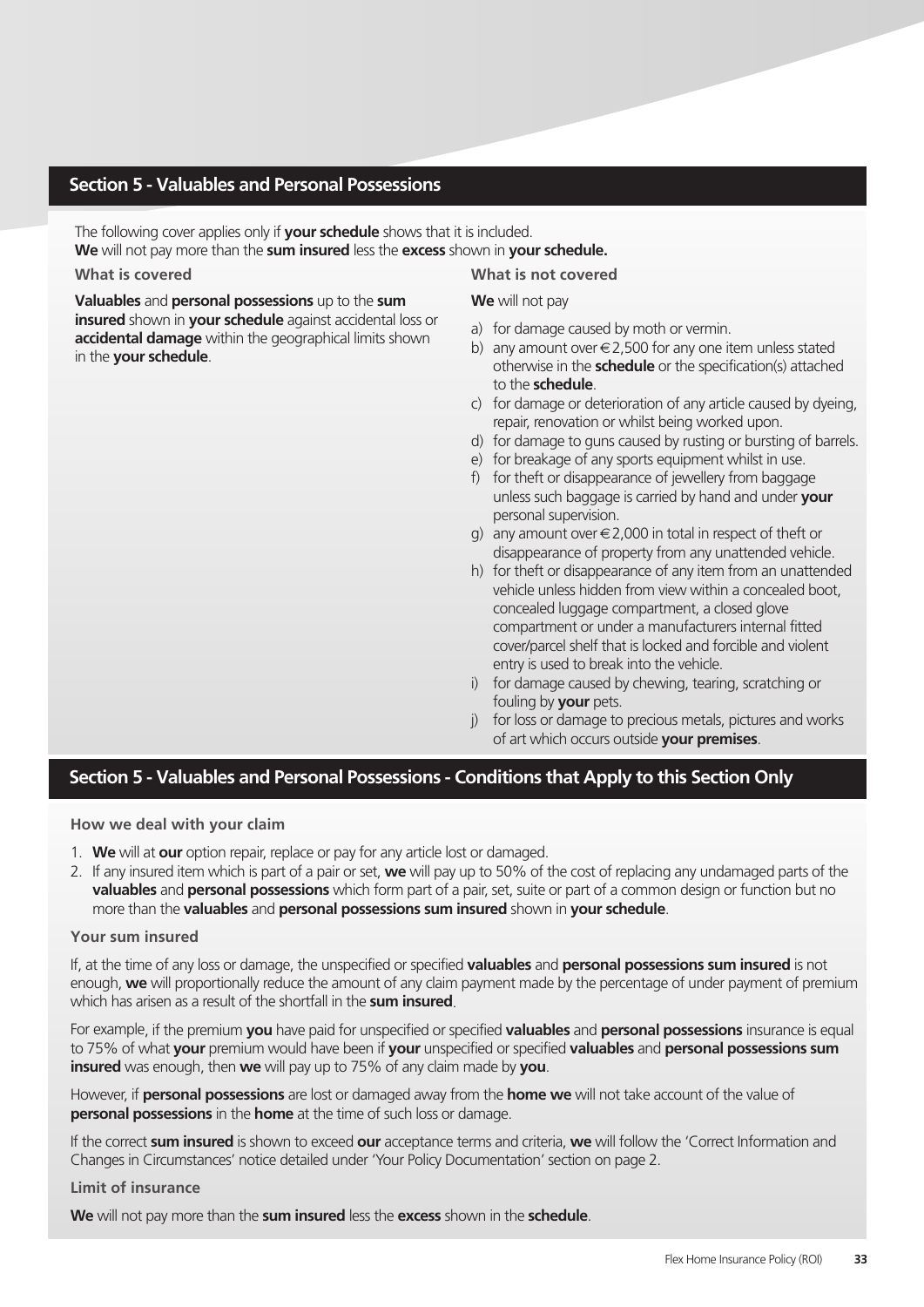

## **Section 6 - Domestic Freezer Cover**

The following cover applies only if **your schedule** shows that it is included. **We** will not pay more than the **sum insured** less the **excess** shown in **your schedule.**

#### **What is covered**

Section 2 of this insurance extends to cover the cost of replacing **your** food in **your** fridge or freezer if it is spoiled due to a change in temperature or contaminated by refrigeration fumes

## **What is not covered**

**We** will not pay

- a) for loss or damage caused by any electricity or gas company cutting off or restricting **your** supply.
- b) for loss or damage due to the failure of **your** electricity or gas supply caused by a strike or any other industrial action.

## **Limit of insurance**

**We** will not pay more than the **sum insured** less the **excess** shown in the **schedule**.

## **Section 7 - Pedal Cycle Cover**

The following cover applies only if the **schedule** shows that it is included.

## **What is covered**

Section 2 of this insurance extends to cover the cost of repairing or replacing **your** pedal cycles following:

- theft or attempted theft
- **accidental damage**

occurring anywhere in the Republic of Ireland and up to 60 days worldwide

#### **What is not covered**

**We** will not pay a) for loss or damage to:

- tyres
- lamps
- accessories

unless the cycle is stolen or damaged at the same time.

- b) for loss or damage while the cycle is used for racing or pacemaking or is let out on hire or is used other than for private purposes.
- c) to replace a stolen cycle which has been left unattended unless it was locked to an immovable object or kept in a locked building at the time of the theft.
- d) any amount over  $\in$  500 for any one cycle unless stated otherwise in the **schedule** or the specification(s) attached to the **schedule**.

## **Limit of insurance**

**We** will not pay more than the **sum insured** less the **excess** shown in the **schedule**.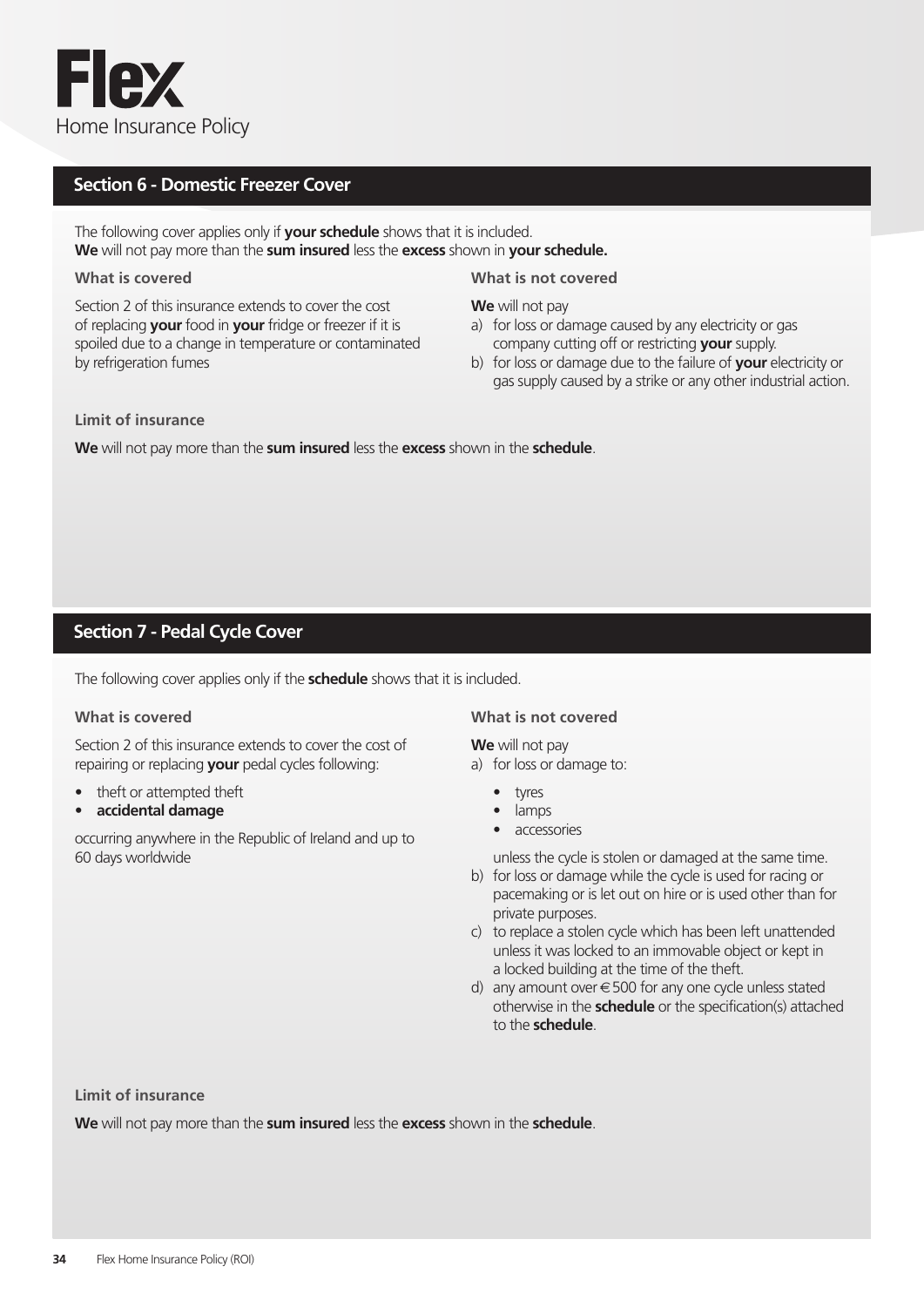## **Section 8 - Money & Credit Card Cover**

The following cover applies only if the **schedule** shows that it is included.

## **What is covered**

Section 5 of this insurance extends to cover the following:

- theft or accidental loss of **money**
- any amounts which **you** become legally liable to pay as a result of unauthorised use following loss or theft of **your credit cards**

within the geographical limits shown in the **schedule**, provided that:

- within 24 hours of **you** discovering any such loss or theft, **you** have notified the Garda (or when outside of the Republic of Ireland the local Police, transit authority, hotel or airport security) and, in the case of **credit cards,** the card issuing company; and
- **you** have complied with all other conditions under which **your credit cards** were issued to **you**

## **Limit of insurance**

**We** will not pay more than the **sum insured** less the **excess** shown in the **schedule**.

#### **What is not covered**

- a) to make up any shortages due to error or omission.
- b) for loss of value.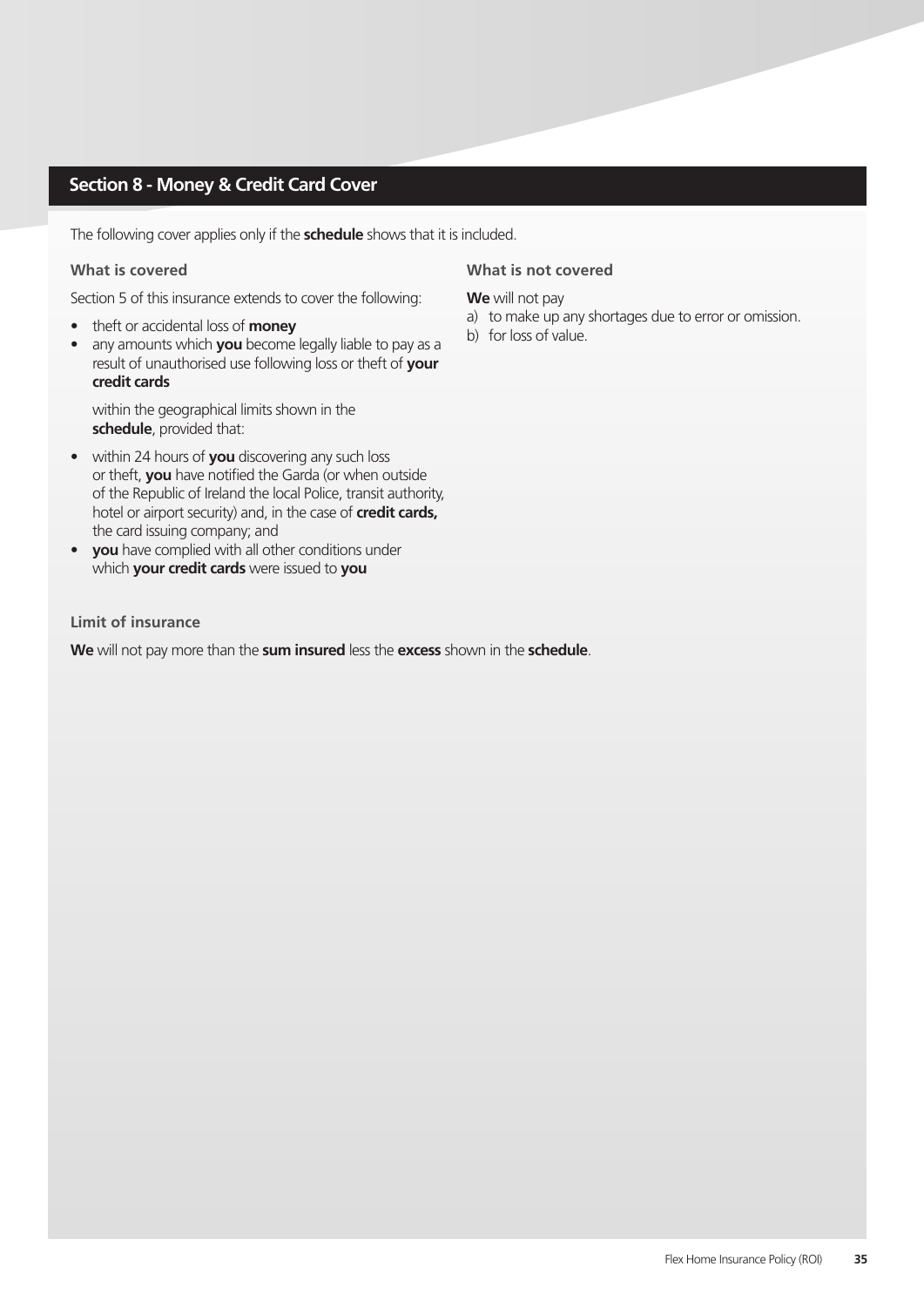

Notes: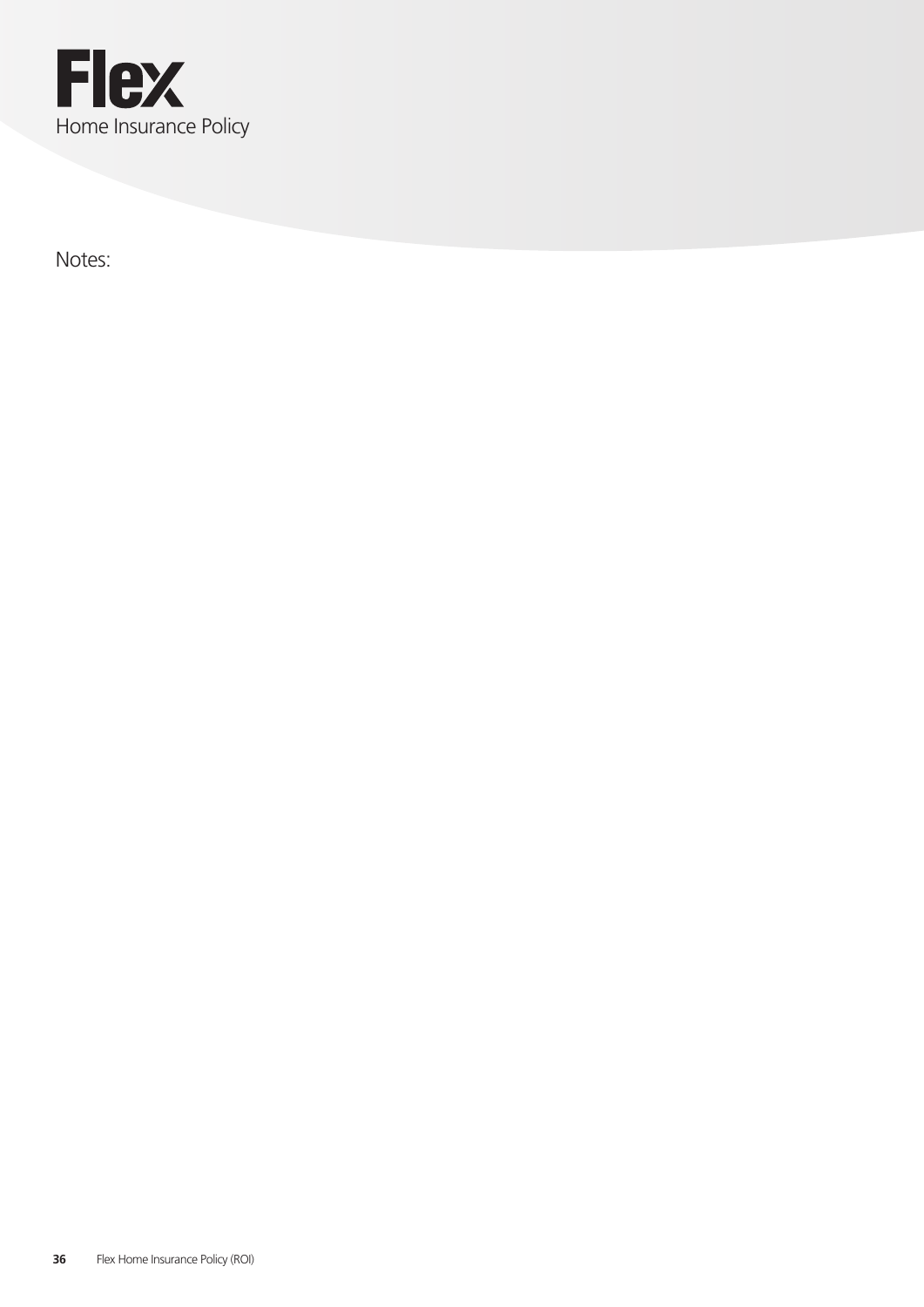